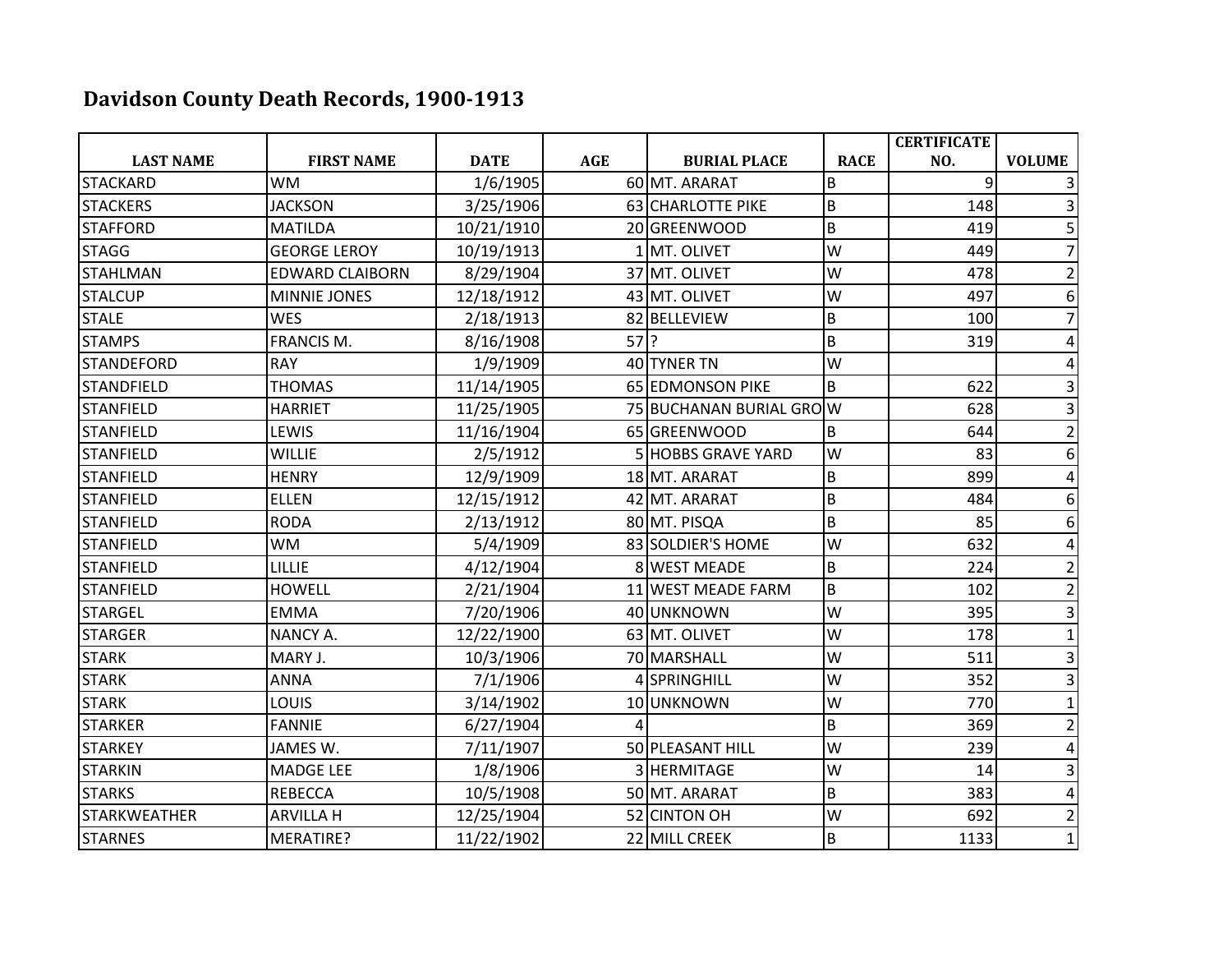| <b>STARNES</b>    | MERATINE?             | 11/22/1902       | 22 MILL CREEK        | $\sf B$ | 1133 | 1              |
|-------------------|-----------------------|------------------|----------------------|---------|------|----------------|
| <b>STARNES</b>    | <b>EMMA</b>           | 12/8/1904        | 15 MILL CREEK        | B       | 695  | 2              |
| <b>STARNES</b>    | <b>WELEY</b>          | 11/18/1901       | 20 UNKNOWN           | B       | 644  | $\mathbf{1}$   |
| <b>STARNES</b>    | <b>HARVIE ROBERT</b>  | 5/14/1909        | 6 WHITES CREEK       | W       | 635  | 4              |
| STARNES?          | <b>JOHNNIE</b>        | 7/10/1905        | 16 MILL CREEK        | B       | 341  |                |
| <b>START</b>      | <b>MARY</b>           | 6/5/1908         | 87 GREENWOOD         | B       | 241  |                |
| <b>STEAT</b>      | <b>CATHERINE</b>      | 7/11/1904        | 31 GREENWOOD         | B       | 398  | $\overline{2}$ |
| <b>STEELE</b>     | <b>ANNIE MOORE</b>    | 6/9/1907         | 20 BUCHANAN          | W       | 183  | 4              |
| <b>STEELE</b>     | <b>SAMUEL S.</b>      | 5/30/1903        | 81 FAMILY            | W       | 196  | $\overline{2}$ |
| <b>STEELE</b>     | <b>JOHN WESLER</b>    | 1/20/1909        | 56 FRAZIER CEMETERY  | W       | 501  |                |
| <b>STEELE</b>     | <b>EVERT</b>          | 11/7/1912        | 15 MT. OLIVET        | W       | 428  | 6              |
| <b>STEELE</b>     | <b>JESSIE ALLEN</b>   | 11/30/1912       | 51 MT. OLIVET        | W       | 480  | 6              |
| <b>STEGAEE</b>    | <b>PHAS</b>           | 6/25/1909        | 28 MT. ARARAT        | ?       | 671  | 4              |
| <b>STEGALL</b>    | <b>DAISY</b>          | 5/27/1911        | 10 MT. ARARAT        | B       | 260  | 5              |
| STEIMIE?          | <b>MATILDA</b>        | 7/13/1911        | 35 GREENFIELD CHURCH | W       | 334  |                |
| <b>STEPHENS</b>   | <b>JANE MORRIS</b>    | 3/14/1912        | 88 BELLEVIEW ROAD    | W       | 139  | 6              |
| <b>STEPHENS</b>   | <b>CHARLIE</b>        | 9/2/1905         | 2 FAMILY GRAVE YARD  | W       | 488  | 3              |
| <b>STEPHENS</b>   | <b>JOHNNIE</b>        | 1/6/1904         | 14 GREENWOOD         | B       | 26   |                |
| <b>STEPHENS</b>   | <b>LOVIE</b>          | 1/6/1904 18 MO   | <b>HERMITAGE</b>     | W       | 25   | $\overline{2}$ |
| <b>STEPHENS</b>   | <b>LUCINDA</b>        | 12/24/1902       | MT. ARARAT           | B       | 1177 |                |
| <b>STEPHENS</b>   | <b>ROSA LEE</b>       | 10/29/1903       | 18 MT. OLIVET        | W       | 459  | 2              |
| <b>STEPHENS</b>   | WILLIAM M.            | 12/2/1910        | 78 MT. OLIVET        | W       | 469  | 5              |
| <b>STEPHENS</b>   | <b>GEORGIA RUBIN</b>  | $8/19/1911$ ?    | <b>POSTSVILLE</b>    | W       | 395  | 5              |
| <b>STEPHENS</b>   | <b>INFANT OF DE</b>   | 10/26/1906 1 DAY | <b>ROCK HILL</b>     | W       | 520  | 3              |
| <b>STEPHENS</b>   | TOBITHA J.            | 4/4/1901         | 64 UNKNOWN           | W       | 340  |                |
| <b>STEPHENS</b>   | ROBT. H.              | 1/25/1912        | 69 WARTRACE          | W       | 56   | 6              |
| <b>STEPHENS</b>   | <b>INFANT OF JOS</b>  | 6/3/1904 3 DA    |                      | W       | 309  | 2              |
| <b>STEPHENSON</b> | <b>TOBITHA JANE</b>   | 4/4/1901         | 63 MT. OLIVET        | W       | 385  |                |
| <b>STEPHENSON</b> | <b>THOMAS WILLIAM</b> | 5/15/1901        | 60 MT. OLIVET        | W       | 435  |                |
| <b>STEPHINS</b>   | <b>CAROLINE</b>       | 0000/00/00       | 68 MT. OLIVET        | W       | 382  |                |
| <b>STEPHSONS</b>  | LAVENICE PRICLLE      | 12/26/1912       | 70 MT. ARARAT        | W       |      | 6              |
| <b>STERRY</b>     | W. W.                 | 12/15/1902       | 50 FORREST GROVE     | W       | 1175 | 1              |
| <b>STEVENS</b>    | INFANT OF W. H.       | 3/15/1906 5 HRS. | <b>BRENTWOOD</b>     | W       | 165  | 3              |
| <b>STEVENS</b>    | INFANT OF W. S.       | 3/30/1906 2 WK   | <b>BRENTWOOD</b>     | W       | 164  | 3              |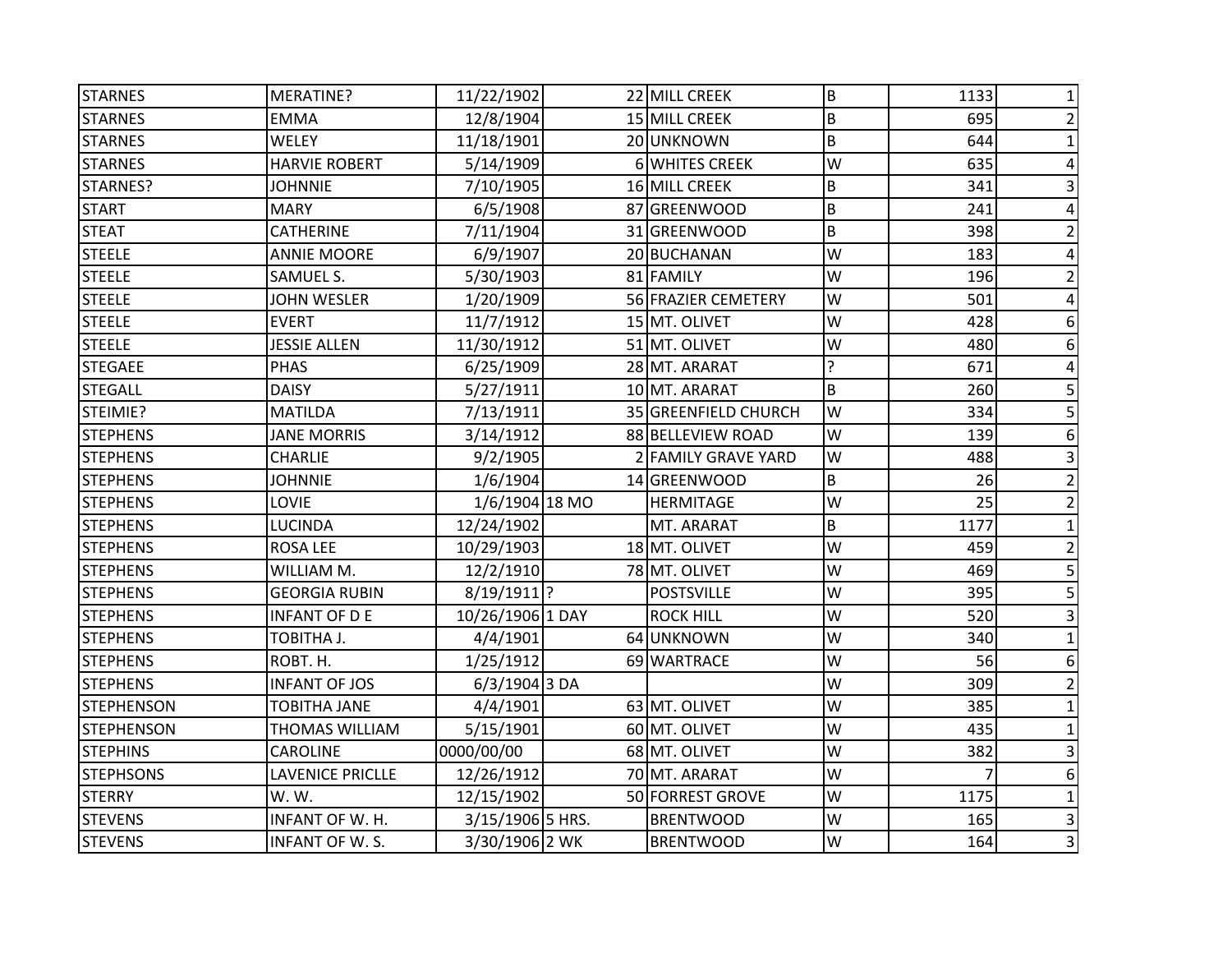| <b>STEVENS</b>  | J. A.                  | 0000/00/00      |        | 6 BYHALIH MISS.       |   |     | 2              |
|-----------------|------------------------|-----------------|--------|-----------------------|---|-----|----------------|
| <b>STEVENS</b>  | J. C.                  | 5/14/1912       |        | 62 FAMILY CEMETERY    | W | 314 | 6              |
| <b>STEVENS</b>  | <b>CHARLES</b>         | 5/22/1912       |        | 47 GLEEN GRAVE YARD   | W | 242 | 6              |
| <b>STEVENS</b>  | INFANT OF P.A.         | 7/2/1904        |        | 0 MT. OLIVET          | W | 379 | $\overline{2}$ |
| <b>STEVENS</b>  | INFANT OF J. H.        | 2/26/1908 3 WK  |        | MT. OLIVET            | W | 93  |                |
| <b>STEVENS</b>  | <b>SUSIE MYRTLE</b>    | 1/26/1908       |        | 2 MT. OLVIET          | W | 21  |                |
| <b>STEVENS</b>  | <b>DAISY BRANCH</b>    | 2/3/1908        |        | 32 MT. OLVIET         | W | 15  |                |
| <b>STEWART</b>  | <b>INFANT OF FRANK</b> | 7/30/1904 3 MO  |        | <b>EDGEFIELD</b>      | W | 425 |                |
| <b>STEWART</b>  | <b>INFANT OF FRANK</b> | 3/3/1905        |        | 0 FAMILY GRAVE YARD   | W | 112 | 3              |
| <b>STEWART</b>  | <b>INFANT OF W. F.</b> | 5/18/1906       |        | 0 FLATROCK            | W | 240 |                |
| <b>STEWART</b>  | J. W.                  | 5/25/1903       |        | 49 FRANKLIN           | W | 238 | $\overline{2}$ |
| <b>STEWART</b>  | JESSIE W.              | 12/21/1913      |        | 66 FRANKLIN           | W | 527 | $\overline{7}$ |
| <b>STEWART</b>  | <b>JOHN</b>            | 5/3/1906        |        | 31 GREENWOOD          | B | 224 | 3              |
| <b>STEWART</b>  | <b>EDNA</b>            | 8/1/1909        |        | 9 GREENWOOD           | B | 728 |                |
| <b>STEWART</b>  | CARRIE                 | 5/10/1910       |        | 6 GREENWOOD           | B | 182 |                |
| <b>STEWART</b>  | <b>INFANT OF FRANK</b> | 12/5/1910 3 HRS |        | <b>HOME</b>           | W | 478 | 5              |
| <b>STEWART</b>  | HENRY C.               | 8/18/1910       |        | 60 HUTTON FAMILY CEM. | W | 316 | 5              |
| <b>STEWART</b>  | <b>MRS. S. V.</b>      | 8/23/1905 ?     |        | <b>MEMPHIS</b>        | W |     | 3              |
| <b>STEWART</b>  | <b>CHARLEY</b>         | 2/13/1901       |        | 60 MT. OLIVET         | W | 240 |                |
| <b>STEWART</b>  | <b>JOSIE</b>           | 6/28/1904 9 MO  |        | MT. OLIVET            | W | 358 | 2              |
| <b>STEWART</b>  | THERESA CATHERINE      | 2/25/1905       |        | 24 MT. OLIVET         | W | 108 | 3              |
| <b>STEWART</b>  | <b>DAVID</b>           | 3/23/1909       |        | 63 MT. OLIVET         | W | 569 | 4              |
| <b>STEWART</b>  | <b>ROBERT</b>          | 7/3/1912        |        | 62 MT. OLIVET         | W | 315 | 6              |
| <b>STEWART</b>  | <b>RUBIL</b>           | 8/3/1910 28 DA  |        | <b>TULIP GROVE</b>    | B | 283 | 5              |
| <b>STEWART</b>  | <b>DANIEL ROGERS</b>   | 11/28/1903      |        | 10 UNKNOWN            | W | 464 | $\overline{2}$ |
| <b>STIFF</b>    | <b>AURELLA</b>         | 11/17/1904      |        | 34 MT. OLIVET         | W | 629 |                |
| <b>STIGGER</b>  | <b>HARVEY</b>          | 7/31/1913       |        | 60 OGLSHY TN          | B | 368 |                |
| <b>STILL</b>    | <b>MINNIE</b>          | 12/3/1908       | $30$ ? |                       | B | 462 |                |
| <b>STILL</b>    | <b>SUSIE</b>           | 10/10/1907      |        | 19 ANTIOCH            | B | 341 |                |
| <b>STILL</b>    | <b>MARY</b>            | 11/15/1908      |        | 24 ON THE PLACE       | B | 460 |                |
| <b>STILL</b>    | <b>LUCY</b>            | 12/5/1908       |        | 14 UNKNOWN            | W | 453 | 4              |
| STIN?           | <b>ETHEL</b>           | 8/22/1904       |        | 17 MT. OLIVET         | W | 481 | $\overline{2}$ |
| <b>STOBAUGH</b> | <b>NANNIE</b>          | 4/6/1910        |        | 82 HUTTON             | W | 135 | 5              |
| <b>STOCKMAN</b> | <b>MARY</b>            | 10/12/1911 4 MO |        | MT. OLVIET            | W | 562 | 5 <sup>1</sup> |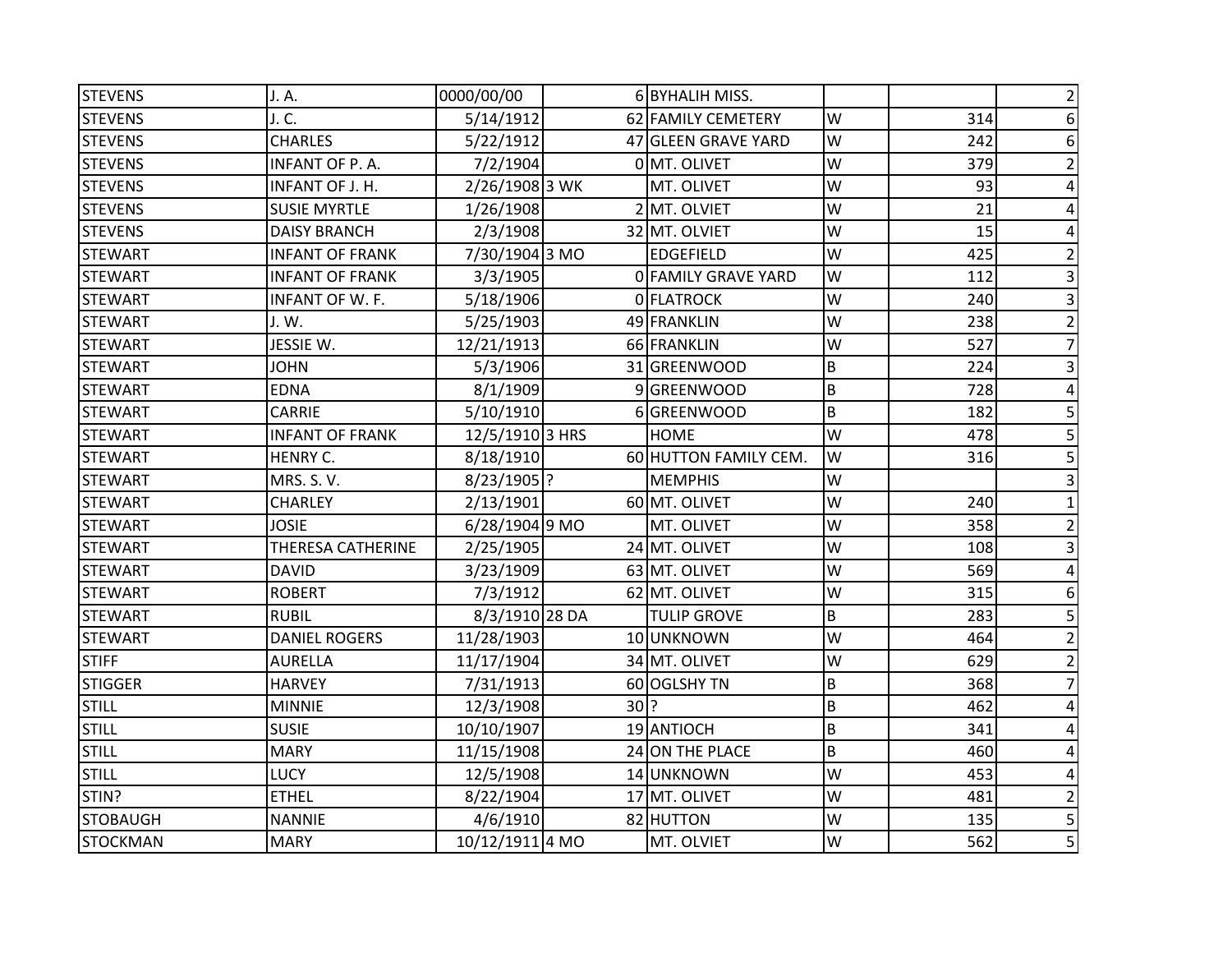| <b>STODDAR</b>     | MARY C.                  | 12/15/1912  | $77$ ? |                      | W | 500  | 6              |
|--------------------|--------------------------|-------------|--------|----------------------|---|------|----------------|
| <b>STOFLE</b>      | <b>FRANCES</b>           | 5/12/1904   |        | 19 MT. OLIVET        | W | 291  | 2              |
| <b>STOKES</b>      | <b>GEORGE</b>            | 6/10/1907   |        | 25 LINTON            | W | 206  | 4              |
| <b>STOKES JR</b>   | <b>INFANT OF JORDAN</b>  | 8/31/1908   |        | 0 MT. OLIVET         | W | 322  | 4              |
| <b>STONE</b>       | MRS. W. F.               | 2/25/1906   |        | 43 FAMILY CEMETERY   | W | 104  | 3              |
| <b>STONE</b>       | J. N. D.                 | 7/21/1904   |        | 75 MURFREESBORO      | W | 423  | $\overline{2}$ |
| <b>STONE</b>       | E. T.                    | 7/18/1905 ? |        | <b>SOLDIERS HOME</b> | W | 358  | 3              |
| <b>STONE</b>       | MRS. E. L.               | 8/28/1903   |        | 60 SPRINGHILL        | W | 313  |                |
| <b>STONEBAKER</b>  | <b>GEORGE J.</b>         | 2/15/1905   |        | 62 FAYETTEVILLE      | B | 79   | 3              |
| <b>STONESTREET</b> | LOUISA JANE              | 4/19/1903   |        | 64 BRIGHTON ENGLAND  | W | 130  |                |
| <b>STORMS</b>      | <b>ALBERTA</b>           | 9/9/1906    | $24$ ? |                      | B | 488  | 3              |
| <b>STORY</b>       | <b>EVA</b>               | 6/26/1904   |        | LYNNVILLE            | W | 331  | $\overline{2}$ |
| STOTHARD ?         | <b>FRANK FOSTER</b>      | 1/14/1905   |        | 54 CITY CEMETERY     | B | 19   |                |
| <b>STOUT</b>       | <b>MARY</b>              | 3/18/1913   |        | 24 MT. ARARAT        | B | 134  |                |
| <b>STOVE</b>       | <b>JOHNNIE</b>           | 12/16/1908  |        | 27 SPRINGHILL        | W | 465  |                |
| <b>STOVE</b>       | <b>JOHNNIE</b>           | 12/16/1908  |        | 27 SPRINGHILL        | W | 464  |                |
| <b>STOWERS</b>     | <b>MARY LAVINIA</b>      | 5/11/1910   |        | 67 MT. OLIVET        | W | 189  | 5              |
| <b>STRALEY</b>     | <b>ANNIE</b>             | 6/7/1902    |        | 55 COLUMBIA          | W | 893  |                |
| <b>STRANGE</b>     | <b>ELIZABETH</b>         | 11/5/1904   |        | 70 MT. OLIVET        | W | 616  | $\overline{2}$ |
| <b>STRASSER</b>    | ADAM                     | 11/19/1910  |        | 61 MT. CALVARY       | W | 451  | 5              |
| <b>STRATTON</b>    | <b>GRACIE L.</b>         | 4/9/1912    |        | 37 PASQUO TN         | W | 170  | 6              |
| <b>STRATTON</b>    | <b>GEORGE</b>            | 10/26/1911  |        | 62 SPRINGHILL        | W | 489  | 5              |
| <b>STREASON</b>    | <b>THOMAS</b>            | 11/16/1912  |        | 70 MT. ARARAT        | B | 438  | 6              |
| <b>STREET</b>      | LAURA AGNESS             | 7/22/1904   |        | 32 ALMER LA          | W | 610  | $\overline{2}$ |
| <b>STREET</b>      | WM V.                    | 3/22/1901   |        | 80 MT. OLIVET        | W | 311  |                |
| <b>STREET</b>      | <b>KATER DORMAN</b>      | 8/26/1903   |        | 39 MT. OLIVET        | W | 281  |                |
| <b>STROTHER</b>    | <b>WILLIAM</b>           | 10/20/1902  |        | 36 GREENWOOD         | B | 1080 |                |
| <b>STROTHER</b>    | WMM.                     | 6/30/1904   |        | 65 SOLDIER HOME      | W | 373  | $\overline{2}$ |
| <b>STROUD</b>      | JAMEY?                   | 12/5/1902   |        | 5 MT. OLIVET         | W | 1144 |                |
| <b>STROUD</b>      | IANMEY?                  | 12/5/1902   |        | 5 MT. OLIVET         | W | 1144 |                |
| <b>STRUBE</b>      | <b>ISABELLA</b>          | 11/9/1910   |        | 26 MT. CALVARY       | W | 449  | 5              |
| <b>STRUBE</b>      | MARY J.                  | 0000/00/00  |        | 69 MT. OLIVET        | W | 304  | 6              |
| <b>STRUBE</b>      | <b>MATHEW BELL</b>       | 8/14/1910   |        | 61 MT. OLIVET        | W | 357  | 5              |
| <b>STRUBE</b>      | <b>INFANT OF MATTHEW</b> | 9/21/1913   |        | 0 MT. OLIVET         | W | 425  | $\overline{7}$ |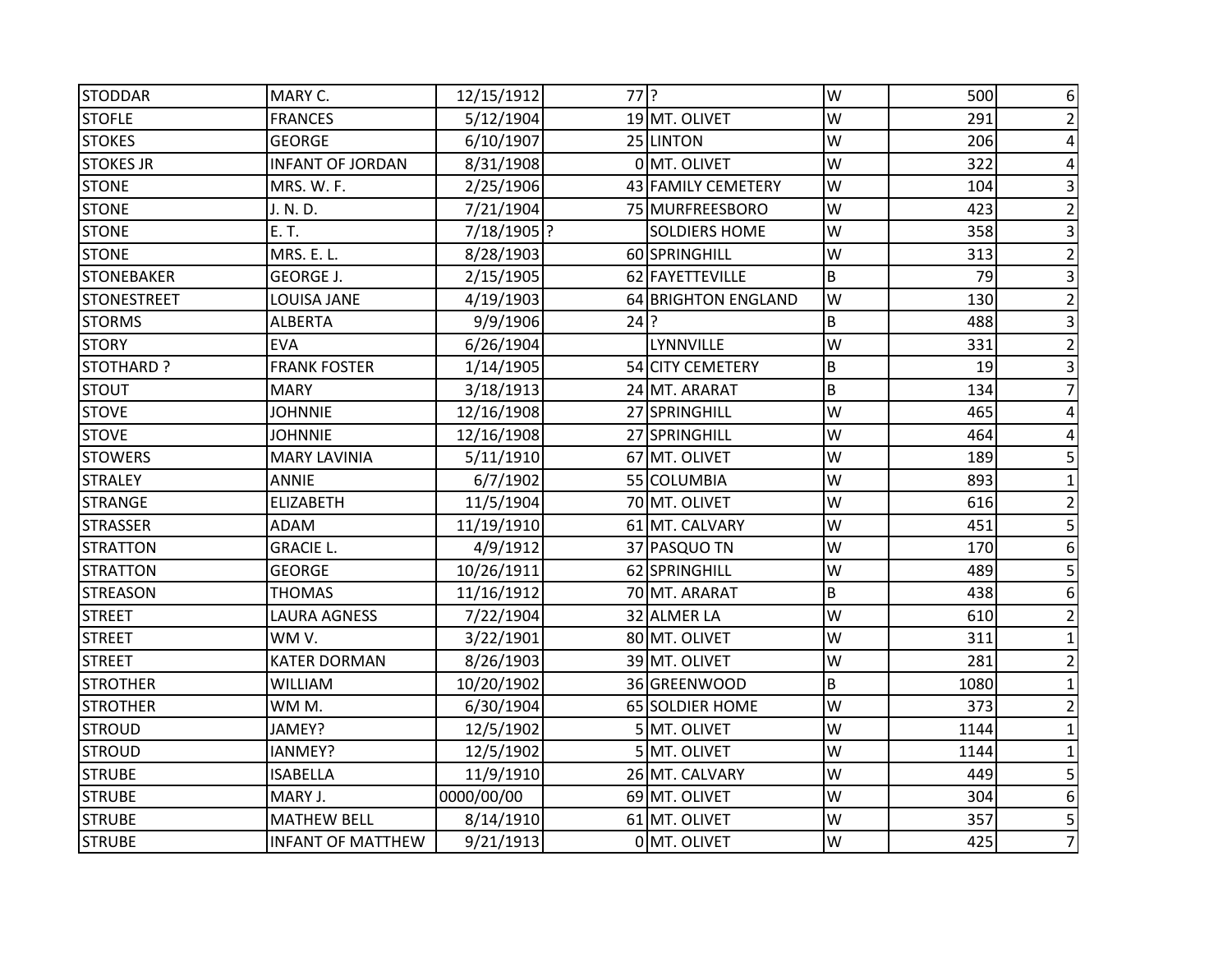| <b>STUART</b>     | <b>CAMILLA</b>          | 1/23/1911       |   | 4 SPRINGHILL           | W       | 52   | 5              |
|-------------------|-------------------------|-----------------|---|------------------------|---------|------|----------------|
| <b>STUCKER</b>    | SAMUEL                  | 6/26/1904       | q |                        | B       | 367  | 2              |
| STUDIONT?         | LEM                     | 4/2/1912        |   | 85 GREENWOOD           | $\sf B$ | 154  | 6              |
| <b>STULL</b>      | <b>MILLIE</b>           | 7/23/1908 ?     |   | MT. ARARAT             | $\sf B$ | 284  | 4              |
| <b>STUMP</b>      | <b>HERRIETT</b>         | 7/12/1911       |   | 67 MT. ARARAT          | $\sf B$ | 341  | 5              |
| <b>STUMP</b>      | <b>MOSES</b>            | 3/23/1901       |   | 19 UNKNOWN             | $\sf B$ | 312  |                |
| <b>STUMP</b>      | <b>WILLIE JOE</b>       | 11/16/1901      |   | 17 UNKNOWN             | W       | 642  |                |
| <b>STURDIVENT</b> | JAS.                    | 2/22/1905       |   | 75 SOLDIER'S HOME      | W       | 87   |                |
| <b>STURDWANT</b>  | MARTHA A.               | 7/14/1909       |   | 70 TULEP GROVE         | W       | 713  |                |
| <b>SUCGS</b>      | <b>BETTIE</b>           | 1/3/1908        |   | 40 MT. ARARAT          | $\sf B$ | 49   |                |
| <b>SUIDAN</b>     | <b>CLARENCE EDWARDS</b> | 1/17/1910       |   | 3 MT. OLIVET           | W       | 44   |                |
| SULLIVAN          | <b>MARY</b>             | 7/1/1901        |   | 1 AT HOME              | W       | 470  |                |
| SULLIVAN          | <b>MARY ELIZA</b>       | 2/24/1902       |   | 59 CHARLOTTE PIKE      | W       | 763  |                |
| SULLIVAN          | <b>BLAKE</b>            | 2/14/1901       |   | 4 COUNTRY              | W       | 255  |                |
| SULLIVAN          | ? ?                     | 10/22/1910      |   | 6 MARK WRIGHT CEMETER? |         | 415  |                |
| SULLIVAN          | LEO                     | 3/19/1909 20 MO |   | MT. CALVARY            | W       | 574  |                |
| SULLIVAN          | <b>MARY NORMAN</b>      | 10/30/1913      |   | 70 MT. CALVARY         | W       | 459  |                |
| SULLIVAN          | <b>MONROE</b>           | 3/1/1907        |   | 34 MT. OLIVET          | W       | 75   |                |
| SULLIVAN          | HOWARD M.               | 9/25/1910       |   | 20 MT. OLIVET          | W       | 371  | 5              |
| SULLIVAN          | <b>SADIE STANLEY</b>    | 5/1/1913        |   | 21 MT. OLIVET          | W       | 262  |                |
| SULLIVAN          | <b>INFANT OF LEE</b>    | 6/8/1903        |   | 0 MURFREESBORO         | W       | 190  | 2              |
| SULLIVAN          | <b>TOM</b>              | 11/20/1912      |   | 47 PULASKI TN          | W       | 446  | 6              |
| SULLIVAN          | <b>WILLIAM</b>          | 11/26/1910      |   | 72 SUGGS CREEK         | W       | 464  | 5              |
| SULLIVAN          | <b>CHARLOTTE</b>        | 5/23/1902       |   | 58 SULLIVAN            | W       | W877 |                |
| <b>SULLIVAN</b>   | <b>TESSA</b>            | 9/19/1903       |   | 32 SULLIVAN            | W       | 340  |                |
| SULLIVAN          | <b>HOWARD</b>           | 3/5/1901 7 MO   |   | <b>SULLIVANS</b>       | W       | 263  |                |
| SULLIVAN          | MRS. BLAKE              | 10/19/1903      |   | 35 UNKNOWN             | W       | 407  | 2              |
| SUMFTER?          | <b>CHARLES A.</b>       | 7/17/1911       |   | 34 BOWLING GREEN KY    | W       | 333  | 5              |
| <b>SUMMER</b>     | <b>JULIUS EUGENE</b>    | 10/8/1906 4 MO  |   | MT. ARARAT             | $\sf B$ | 499  |                |
| <b>SUMMER</b>     | <b>BUKE</b>             | 11/4/1908       |   | 67 SOLDIER'S HOME      | W       | 410  |                |
| <b>SUMMERS</b>    | <b>WASHINGTON</b>       | 12/7/1901       |   | 76 HERMITAGE           | W       | 632  |                |
| <b>SUMMERS</b>    | <b>CHAS</b>             | 3/27/1905       |   | 37 MT. ARARAT          | $\sf B$ | 165  | 3              |
| <b>SUMMERS</b>    | <b>RUTH</b>             | 3/24/1904       |   | 18 MT. OLIVET          | W       | 180  | $\overline{2}$ |
| <b>SUMMERS</b>    | <b>CLIFFORD</b>         | 5/25/1911       |   | 1 NEW HOPE             | B       | 276  | 5              |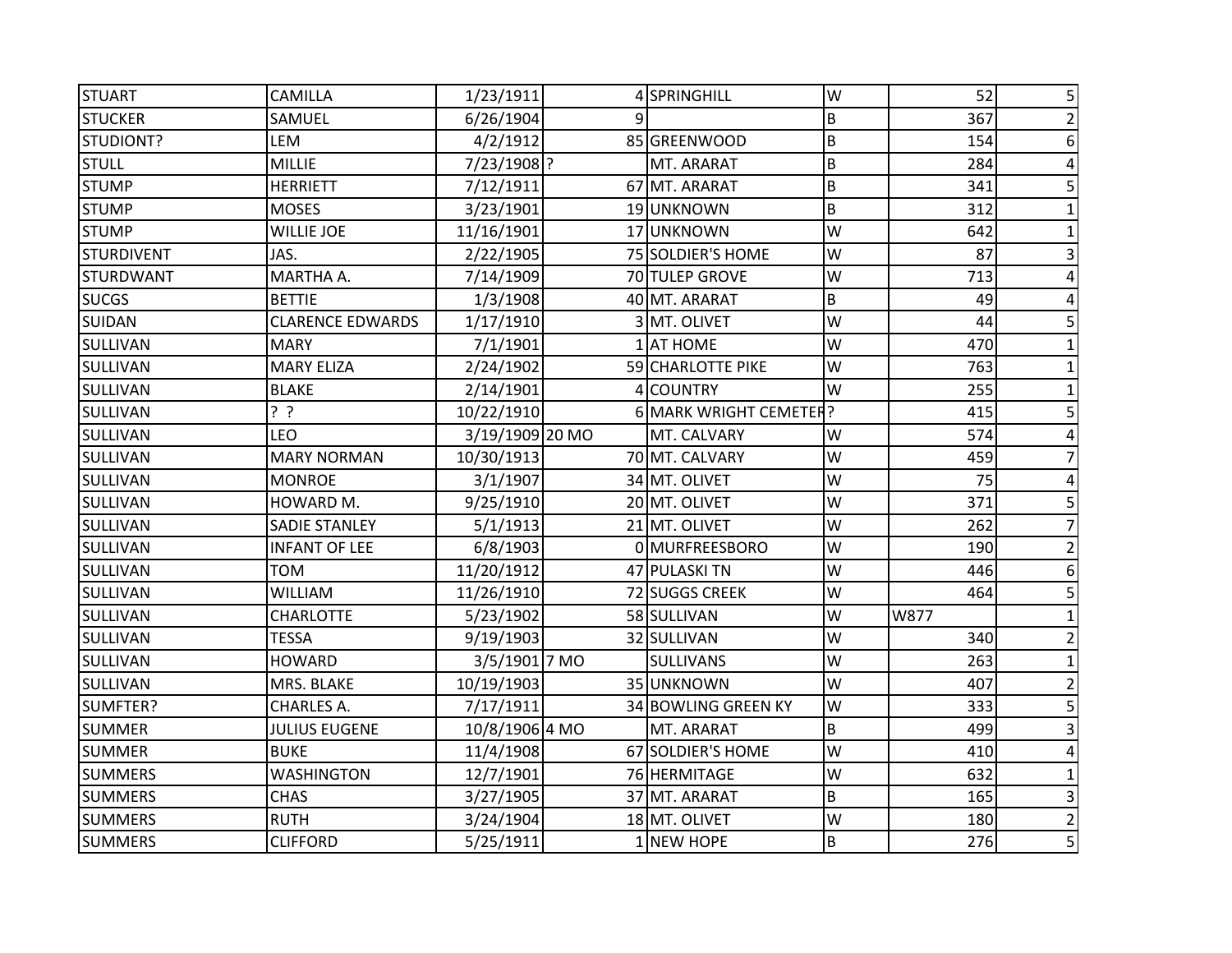| <b>SUMNER</b>   | <b>MATILDA</b>          | 2/27/1907       | 70 GREENWOOD             | B | 84  |                 |
|-----------------|-------------------------|-----------------|--------------------------|---|-----|-----------------|
| <b>SUOTHENS</b> | <b>FRANK</b>            | 10/9/1909 10 MO | <b>GREENWOOD</b>         | B | 821 |                 |
| <b>SURBER</b>   | HENRY L.                | 7/3/1902        | 46 GALLATIN              | W | 955 |                 |
| <b>SURBER ?</b> | <b>DAISIE</b>           | 1/20/1903       | 15 MT. OLIVET            | W | 20  |                 |
| <b>SUTLER</b>   | <b>EFFINA</b>           | 3/24/1903       | <b>UNKNOWN</b>           | W | 127 |                 |
| <b>SUTTLE</b>   | <b>SARAH VIOLA</b>      | 6/30/1905       | 45 GALLATIN              | W | 337 |                 |
| <b>SWAFFORD</b> | <b>WM</b>               | 12/28/1900      | 75 UNKNOWN               | W | 136 |                 |
| SWANSY          | <b>BEN</b>              | 1/27/1902       | 2UNKNOWN                 | B | 725 |                 |
| SWARD           | <b>JANE</b>             | 7/15/1909       | 20 MT. OLIVET            | W | 714 |                 |
| <b>SWDIN</b>    | LEVI                    | 6/7/1911        | 24 GREENWOOD             | B | 293 |                 |
| <b>SWEENEY</b>  | <b>CHARLES W.</b>       | 9/29/1912       | 37 DOCKWRIGHT            | W | 379 | 6               |
| <b>SWEENEY</b>  | <b>VESTER</b>           | 12/26/1900      | 1 FAMILY                 | W | 155 |                 |
| <b>SWEENEY</b>  | <b>ROBERT FIELDS</b>    | 5/3/1907        | 83 FRANKLIN              | W | 137 |                 |
| <b>SWEENEY</b>  | <b>EMMIE MATTIE</b>     | 5/27/1912       | 2 MT. OLIVET             | W | 219 | 6               |
| <b>SWEET</b>    | <b>MOSES</b>            | 5/15/1908       | 1UNKNOWN                 | W | 184 |                 |
| <b>SWENEY</b>   | <b>EDWIN ELBERT</b>     | 2/7/1910        | 37 MT. OLIVET            | W | 71  |                 |
| <b>SWIFT</b>    | <b>JOHN HENRY</b>       | 9/1/1903        | 2 BRICK CHURCH PK        | W | 334 |                 |
| <b>SWINGLER</b> | <b>ROY</b>              | 2/23/1910       | 9 TUCKERS GAP            | B | 85  | 5               |
| <b>SWNGLER</b>  | <b>THOS</b>             | 5/20/1911       | <b>3 TUCKERS GAP</b>     | B | 219 |                 |
| <b>SYDBOTEN</b> | HENRIETTA M.            | 4/11/1911       | 25 MT. OLIVET            | W | 182 |                 |
| <b>SYKES</b>    | <b>ELIZA</b>            | 12/14/1906      | 26 CITY CEMETERY         | W | 590 |                 |
| <b>SYKES</b>    | <b>MARTHA ELIZABETH</b> | 2/14/1901       | 71 MT. OLIVET            | W | 319 |                 |
| T               | <b>ELSIE</b>            | 9/3/1901        |                          | W | 576 |                 |
| <b>TAGGART</b>  | <b>ELIZABETH</b>        | 12/8/1900       | 2UNKNOWN                 | W | 150 |                 |
| <b>TAGGERT</b>  | <b>MARY ELIZABETH</b>   | 12/3/1900       | 4 COTTON FAMILY BURIAL W |   | 88  |                 |
| <b>TALBERT</b>  | <b>DENNA</b>            | $3/17/1908$ ?   | <b>MEMPHIS</b>           | B | 101 |                 |
| <b>TALBOT</b>   | ELIZABETH WILLIAM       | 7/31/1910       | 75 MT. OLIVET            | W | 295 |                 |
| <b>TALBOT</b>   | <b>JOHN BOYD</b>        | 1/12/1913       | 80 MT. OLIVET            | W | 61  |                 |
| <b>TALBOT</b>   | <b>BURETT FORD</b>      | 6/26/1906 1 MO  | SPRINGHILL               | W | 341 |                 |
| <b>TALLEY</b>   | <b>ARTER</b>            | 10/13/1904      | 17 BRIARVILLE            | B | 568 |                 |
| <b>TALLEY</b>   | <b>ISABELLE OLEVIA</b>  | 11/16/1910      | 79 BRICK CHURCH ROAD     | W | 453 |                 |
| <b>TALLEY</b>   | <b>T.R.</b>             | 1/6/1910        | 73 BRICK CHURCH PIKE     | W | 21  | 5               |
| <b>TALLEY</b>   | <b>INFANT OF JOHN</b>   | 1/19/1908 2 MO  | <b>HYDES CEMETERY</b>    | B | 26  |                 |
| <b>TALLEY</b>   | <b>JENNIE</b>           | 3/10/1907       | 2 MOUNT GILLIAN          | B | 85  | $\vert 4 \vert$ |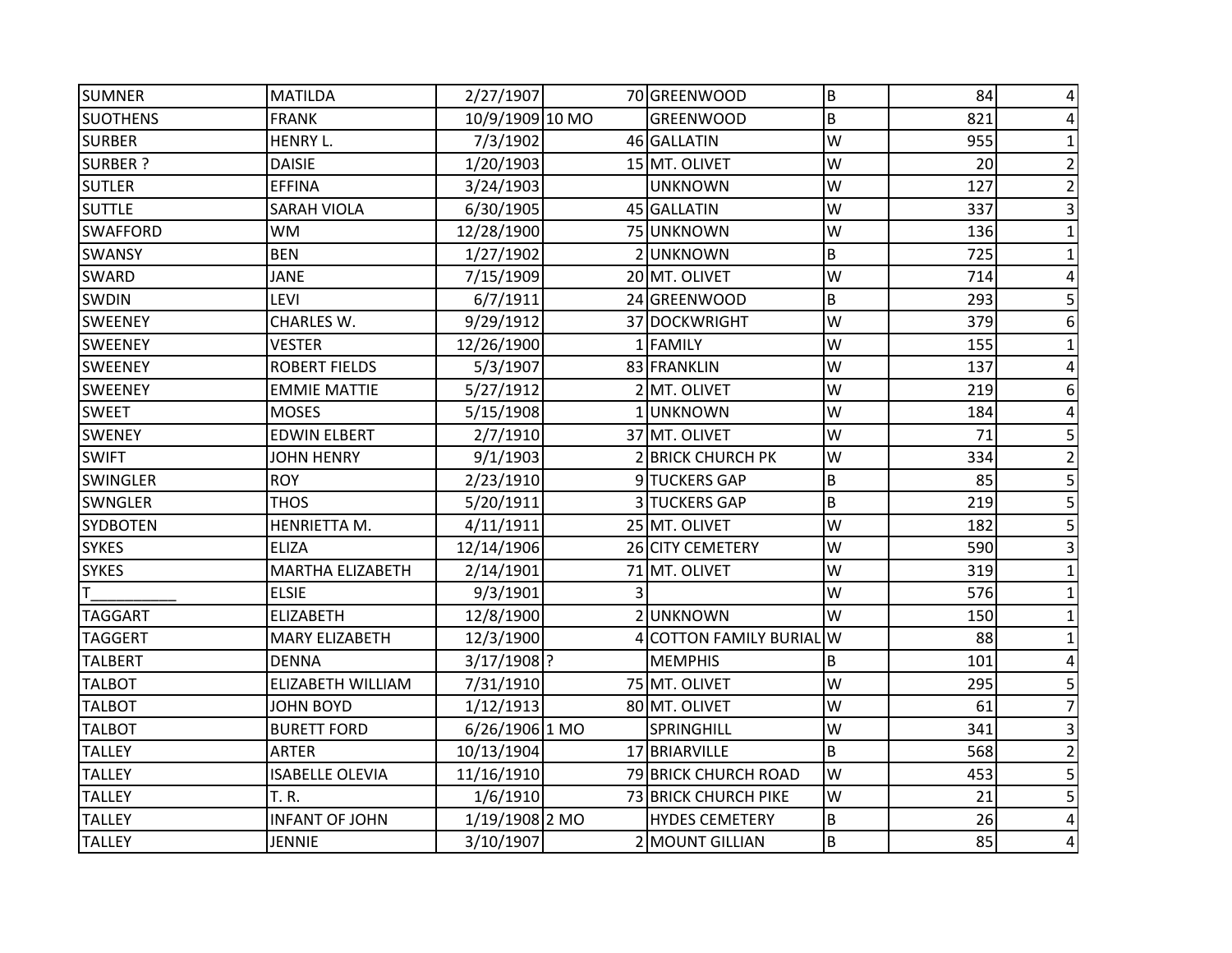| <b>TALLEY</b>     | <b>MOLLIE</b>           | 12/30/1907      |        | 35 MT. GILMAN            | B              | 416 |                 |
|-------------------|-------------------------|-----------------|--------|--------------------------|----------------|-----|-----------------|
| <b>TALLEY</b>     | <b>JOHN</b>             | 12/5/1906       |        | 30 ROCKLAND              | B              | 572 |                 |
| <b>TALLY</b>      | <b>ROBERT</b>           | 9/19/1906       |        | 21 BENEVOLENT            | B              | 487 |                 |
| <b>TAMPLE</b>     | <b>BILLE ZELLNER</b>    | 5/8/1909        |        | 4 MT. OLIVET             | W              | 623 |                 |
| <b>TANKSLEY</b>   | <b>LUCINDA</b>          | 4/2/1904        |        | 83 MT. OLIVET            | W              | 213 |                 |
| <b>TANKSLEY</b>   | <b>WILLIAM T.</b>       | 2/15/1906       |        | 61 RUSHVILLE IND         | W              |     |                 |
| <b>TANT</b>       | PLEASANT GREEN          | 12/3/1911       | $69$ ? |                          | W              | 530 | 5               |
| TANT?             | <b>WILLIAM TAYLOR</b>   | 1901/10/00      |        | 43 MT. OLIVET            | W              | 605 |                 |
| <b>TAPSCOTT</b>   | KATIE B.                | 7/25/1901       |        | 47 MT. OLIVET            | W              | 473 |                 |
| <b>TARKINGTON</b> | JOHN HENRY CLAY         | 12/15/1912      |        | 70 MT. OLIVET            | W              |     | 6               |
| <b>TARTER</b>     | POLLIE ANN              | 8/29/1909       |        | 83 SPRINGHILL            | W              | 789 |                 |
| <b>TARVER</b>     | <b>EMMA</b>             | 6/13/1902       | 11     |                          | W              | 907 |                 |
| <b>TARWATER</b>   | <b>ALICE ENDORA</b>     | 2/19/1906       |        | 45 MILES COOK            | W              | 125 |                 |
| <b>TATE</b>       | MRS. GEO.               | 7/25/1903       |        | 30 BELLEVIEW             | W              | 284 |                 |
| <b>TATE</b>       | <b>SAMMIE MAY</b>       | 6/26/1904       |        | 24 MT. ARARAT            |                | 368 |                 |
| <b>TATE</b>       | <b>INFANT OF JNO</b>    | 7/12/1905       |        | 0 UNKNOWN                | W              | 431 |                 |
| <b>TAVEL</b>      | <b>DELIA GURANY</b>     | 5/14/1903       |        | 93 FORK HOME PL          | W              | 285 | 2               |
| <b>TAYLOR</b>     | PETER HUBERT            | 6/18/1906       |        | $1$ ?                    | B              | 354 |                 |
| <b>TAYLOR</b>     | <b>DORCY</b>            | 6/2/1902        |        | 28 BENEVOLENT            | B              | 920 |                 |
| <b>TAYLOR</b>     | MILDRED                 | 7/30/1904 6 MO  |        | <b>BENEVOLENT</b>        | B              | 488 |                 |
| <b>TAYLOR</b>     | <b>HATTIE LEE</b>       | 11/27/1910      |        | 3 BRIARSVILLE            | B              | 463 |                 |
| <b>TAYLOR</b>     | MAJ DESSIE? M.          | 6/1/1903        |        | 71 CONFEDERATE CIRCLE    | W              | 192 | $\overline{2}$  |
| <b>TAYLOR</b>     | DAVID V.                | 11/11/1904      |        | 56 FAMILY                | W              | 620 | 2               |
| <b>TAYLOR</b>     | INFANT OF J. C.         | 6/13/1909 13 DA |        | <b>FAMILY CEMETERY</b>   | W              | 665 |                 |
| <b>TAYLOR</b>     | <b>JAMES BUFORD</b>     | 8/11/1911       |        | <b>3 FAMILY CEMETERY</b> | W              | 397 | 5               |
| <b>TAYLOR</b>     | <b>FANNIE BELLE</b>     | 3/8/1904        |        | 3 GREENHILL              | B              | 141 |                 |
| <b>TAYLOR</b>     | <b>MAMMIE</b>           | 5/27/1904 5 MO  |        | <b>GREENHILL</b>         | B              | 283 | $\overline{2}$  |
| <b>TAYLOR</b>     | <b>JACKSON</b>          | 4/12/1903       |        | 63 GREENWOOD             | B              | 243 | $\overline{2}$  |
| <b>TAYLOR</b>     | W.W.                    | 6/9/1912        |        | 75 HERMITAGE             | W              | 232 | 6               |
| <b>TAYLOR</b>     | <b>JAMES</b>            | 2/19/1902       |        | 71 HOME                  | W              | 823 |                 |
| <b>TAYLOR</b>     | <b>GEORGE</b>           | 1/29/1913       |        | 12 JORDONIA TN           | $\overline{B}$ | 68  |                 |
| <b>TAYLOR</b>     | <b>INFANT OF GEORGE</b> | 9/15/1913 21 DA |        | <b>KISSON GRAVE YARD</b> | W              | 433 |                 |
| <b>TAYLOR</b>     | <b>TOM</b>              | 12/7/1911       |        | 71 LAKE PROVIDENCE       | B              | 535 | 5               |
| <b>TAYLOR</b>     | <b>KITTY</b>            | 3/20/1909       |        | 10 LEBANON               | B              | 560 | $\vert 4 \vert$ |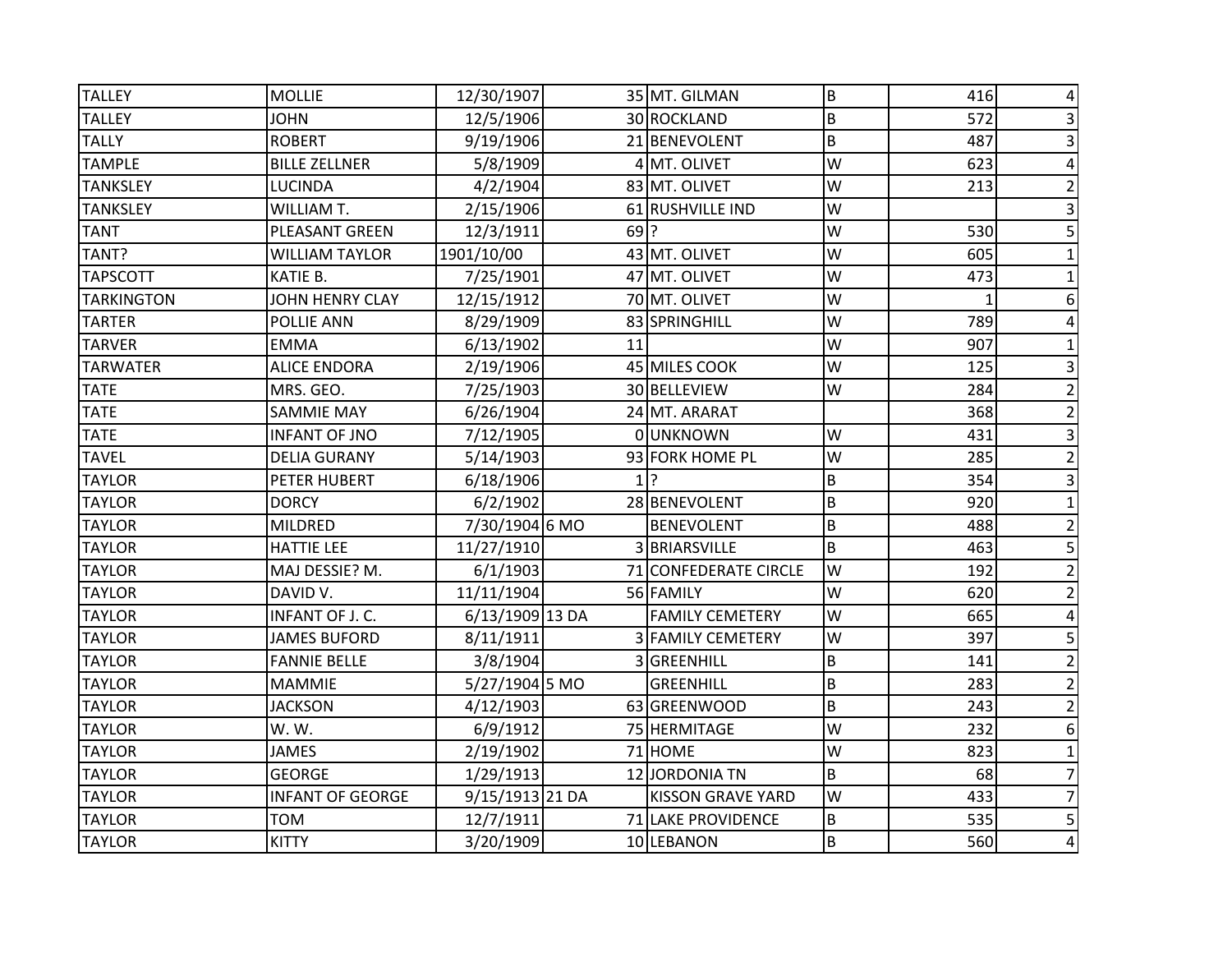| <b>TAYLOR</b>    | <b>VALLIE</b>             | 12/13/1900      | 4 MORROW          | W | 105 | 1              |
|------------------|---------------------------|-----------------|-------------------|---|-----|----------------|
| <b>TAYLOR</b>    | <b>ALICE</b>              | 1/22/1913       | 39 MT. ARARAT     | B | 57  | 7              |
| <b>TAYLOR</b>    | <b>MARY</b>               | 3/30/1909       | 85 MT. CALVARY    | W | 584 | 4              |
| <b>TAYLOR</b>    | <b>ANNIE GUTRUDE</b>      | 3/3/1911        | 36 MT. JULIET     | W | 155 | 5              |
| <b>TAYLOR</b>    | LILLARD                   | 2/19/1902 5 MO  | MT. OLIVET        | W | 751 |                |
| <b>TAYLOR</b>    | <b>JAMES</b>              | 3/22/1902       | 16 MT. OLIVET     | W | 843 | 1              |
| <b>TAYLOR</b>    | <b>WALTER</b>             | 4/22/1903       | 14 MT. OLIVET     | W | 170 | 2              |
| <b>TAYLOR</b>    | <b>JANIE</b>              | 5/3/1903 8 MO   | MT. OLIVET        | W | 244 | $\overline{2}$ |
| <b>TAYLOR</b>    | <b>VICTORA BELLE</b>      | 11/11/1906      | 14 MT. OLIVET     | W | 557 | 3              |
| <b>TAYLOR</b>    | THOMAS B.                 | 1/28/1907       | 61 MT. OLIVET     | W | 56  | 4              |
| <b>TAYLOR</b>    | <b>MARGARETT FRANCIS</b>  | 6/24/1909       | 50 MT. OLIVET     | W | 674 | 4              |
| <b>TAYLOR</b>    | <b>RUTH</b>               | 5/29/1910 4 MO  | MT. OLIVET        | W | 205 | 5              |
| <b>TAYLOR</b>    | OTIS C.                   | 4/3/1912        | 29 MT. OLIVET     | W | 564 | 5              |
| <b>TAYLOR</b>    | <b>VIRGINIA ELIZABETH</b> | 8/14/1912       | 67 MT. OLIVET     | W | 570 | 5              |
| <b>TAYLOR</b>    | <b>INFANT OF THOS B.</b>  | 8/17/1913 ?     | MT. OLVIET        | W | 380 |                |
| <b>TAYLOR</b>    | <b>JOHNIE</b>             | 3/11/1904       | 1 OLD HICKORY     | B | 189 | 2              |
| <b>TAYLOR</b>    | <b>INFANT OF TENNIE</b>   | 1/5/1901 1 WK   | POTTERSFIELD      | B | 157 | 1              |
| <b>TAYLOR</b>    | <b>CLIFTON</b>            | 6/25/1904       | 3 POTTERSFIELD    | W | 334 | $\overline{2}$ |
| <b>TAYLOR</b>    | <b>MARY LENA</b>          | 4/18/1907       | 27 SHELBYVILLE    | W | 114 |                |
| <b>TAYLOR</b>    | <b>KATIE ELIZABETH</b>    | 11/18/1905      | 9 SPRINGHILL      | W | 603 | 3              |
| <b>TAYLOR</b>    | <b>ODIE ALLEN</b>         | 7/12/1906 10 MO | SPRINGHILL        | W | 398 | 3              |
| <b>TAYLOR</b>    | <b>ERNEST B.</b>          | 8/3/1908 8 MO   | <b>SPRINGHILL</b> | W | 286 | 4              |
| <b>TAYLOR</b>    | <b>MARTHA</b>             | 3/31/1909       | 73 SPRINGHILL     | W | 583 | 4              |
| <b>TAYLOR</b>    | <b>CHARLIE AARON</b>      | 10/29/1907 2 MO | SULLIVAN          | W | 362 |                |
| <b>TAYLOR</b>    | <b>EMILY</b>              | 3/8/1902        | 60 TAYLORVILLE    | W | 757 |                |
| <b>TAYLOR</b>    | <b>ALLIE</b>              | 12/13/1900      | 4 UNKNOWN         | W | 134 |                |
| <b>TAYLOR</b>    | JAMES S.                  | 5/27/1908       | 61 UNKNOWN        | W | 224 |                |
| <b>TEAGUS?</b>   | <b>MARY CONWELL</b>       | 2/25/1904       | 42 CITY           | W | 149 | 2              |
| <b>TEMPLE</b>    | <b>THOMAS</b>             | 1/27/1907       | 58 CHARLOTTE PIKE | W | 19  | 4              |
| <b>TEMPLE</b>    | <b>LEO</b>                | 12/19/1912      | 17 GREENWOOD      | B | 490 | 6              |
| <b>TEMPLE</b>    | <b>JOSEPHINE</b>          | 3/7/1902        | 11 SPRINGHILL     | W | 748 | 1              |
| <b>TEMPLE</b>    | <b>ANN TENNESSEE</b>      | 4/5/1902        | 74 SPRINGHILL     | W | 812 | 1              |
| <b>TEMPLETON</b> | <b>IRVIAN</b>             | 12/14/1908      | 5 GOODLETSVILLE   | W | 471 | 4              |
| <b>TENELL</b>    | <b>HOBART</b>             | 1/26/1911       | 11 MT. OLVET      | W | 76  | 5 <sup>1</sup> |
|                  |                           |                 |                   |   |     |                |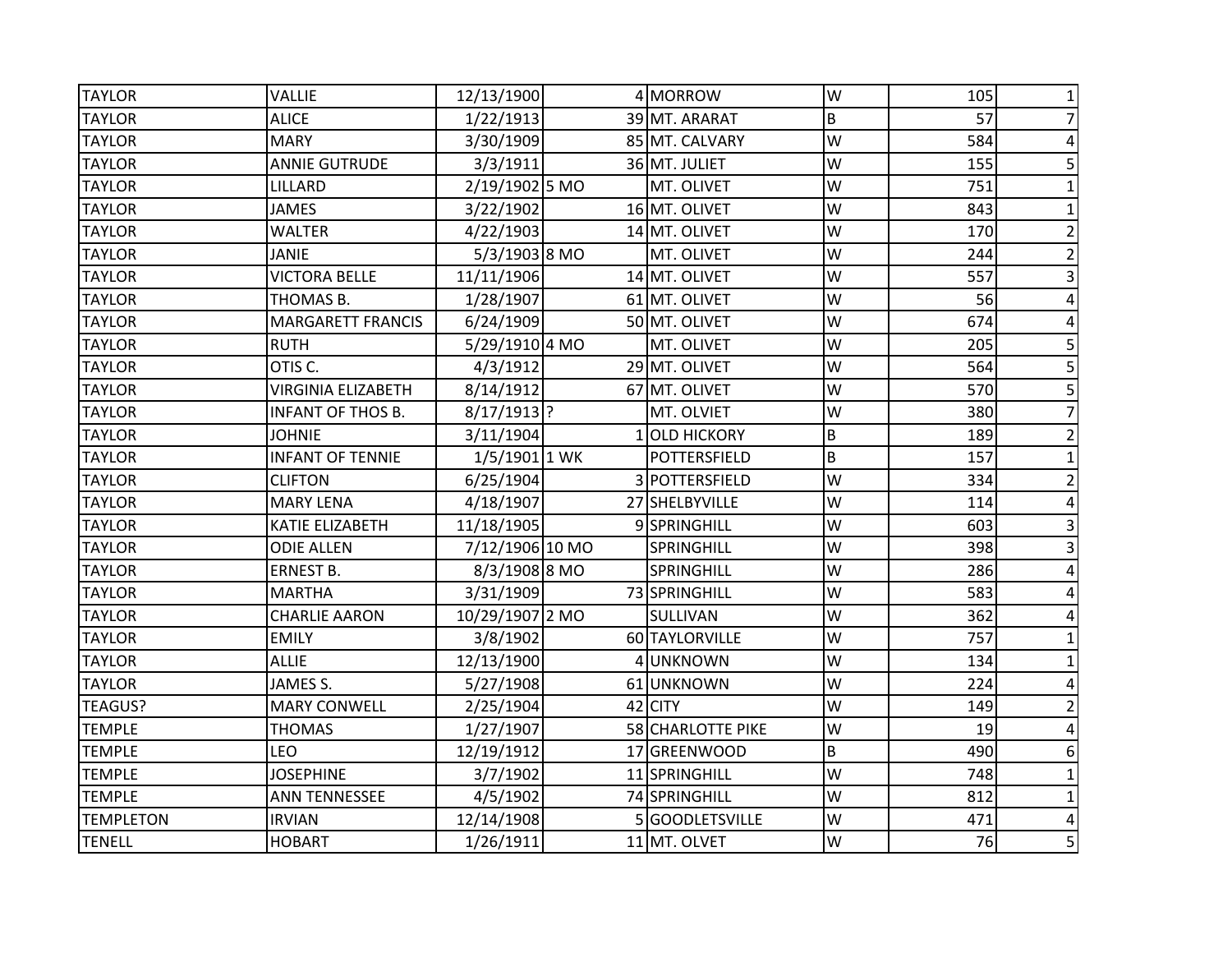| <b>TENISON?</b> | REBECCA HAMILTON            | 6/24/1904 11 MO | MT. OLIVET          | W | 339  | 2               |
|-----------------|-----------------------------|-----------------|---------------------|---|------|-----------------|
| <b>TENNEL</b>   | <b>ALICE</b>                | 6/21/1910       | 14 GREENWOOD        | B | 229  | 5               |
| <b>TENNISON</b> | <b>ALONZO MARION</b>        | 4/4/1906        | 78 MT. OLIVET       | W | 170  |                 |
| TERIBEE?        | <b>HENRY</b>                | 9/7/1911        | $3$ ?               | W | 565  |                 |
| <b>TERRELL</b>  | <b>MOLLIE WHITE</b>         | 9/27/1904       | 71 AVONDALE         | W | 533  |                 |
| <b>TERRETT</b>  | <b>NATHANIEL HUNTER</b>     | 9/11/1901       | 86 UNKNOWN          | W | 507  |                 |
| <b>TERRY</b>    | <b>CHARITY</b>              | 0000/00/00      | 100 BENEVOLENT      | B | 681  |                 |
| <b>THANP</b>    | <b>TOM</b>                  | 2/16/1907       | 35 HENRY STATION    | B | 40   |                 |
| <b>THARIN</b>   | <b>WILLIAM DUE</b>          | 12/6/1912       | 41 CHARLESTON S. C. | W | 468  | 6               |
| <b>THARISI</b>  | <b>EDWARD CUNNINGHAN</b>    | 1/13/1902 5 MO  | MT. CALVARY         | W | 21   |                 |
| <b>THOMAN</b>   | WATT W.                     | 12/13/1912      | 72 NOLENSVILLE ROAD | W | 506  | 6               |
| <b>THOMAR</b>   | <b>MANNIE</b>               | 11/4/1906       | 17 THOMAR CEMETERY  | W | 544  |                 |
| <b>THOMAS</b>   | <b>AUGUSTUS</b>             | 2/8/1907        | 70 CITY CEMETERY    | W | 43   | 4               |
| <b>THOMAS</b>   | <b>MARTHA</b>               | 12/25/1905      | 48 GREENWOOD        | B | 684  |                 |
| <b>THOMAS</b>   | YANCY                       | 2/11/1906       | 78 GREENWOOD        | B | 116  |                 |
| <b>THOMAS</b>   | <b>JOHN</b>                 | 10/17/1911      | 60 GREENWOOD        | B | 474  |                 |
| <b>THOMAS</b>   | LAURA                       | 4/23/1905       | 7 MT. ARARAT        | B | 205  |                 |
| <b>THOMAS</b>   | <b>HALLIE</b>               | 5/25/1909       | 35 MT. ARARAT       | B | 645  |                 |
| <b>THOMAS</b>   | <b>DORA</b>                 | 10/30/1904 9 MO | MT. OLIVET          | W | 618  |                 |
| <b>THOMAS</b>   | <b>INFANT OF EUIEL, ADA</b> | 6/29/1909       | 0 MT. OLIVET        | W | 694  |                 |
| <b>THOMAS</b>   | <b>JAMES ANDERSON</b>       | 10/7/1912       | 70 MT. OLIVET       | W | 380  |                 |
| <b>THOMAS</b>   | <b>INFANT OF GEORGE</b>     | 2/26/1901 12 MO | SPRINGFIELD         | W | 335  |                 |
| <b>THOMAS</b>   | <b>FLOYD</b>                | 2/28/1901       | 2UNKNOWN            | W | 247  |                 |
| <b>THOMAS</b>   | <b>GEORGE</b>               | 1/25/1909       | 3UNKNOWN            | W | 528  |                 |
| <b>THOMPSON</b> | <b>GEORGE</b>               | 12/17/1907      | 22 BRYANT CEMETERY  | B | 410  |                 |
| <b>THOMPSON</b> | LEE A.                      | 12/25/1905      | 66 CARTHAGE         | W | 674  |                 |
| <b>THOMPSON</b> | <b>EVA</b>                  | 5/16/1911       | 71 FAMILY CEMETERY  | W | 230  |                 |
| <b>THOMPSON</b> | MARY J.                     | 12/16/1912      | 91 FAMILY CEMETERY  | W | 16   | 6               |
| <b>THOMPSON</b> | <b>ELLA</b>                 | 2/12/1901 22 MO | <b>GALLATIN</b>     | W | 214  |                 |
| <b>THOMPSON</b> | <b>JOHN</b>                 | 5/11/1901       | 31 GREENWOOD        | B | 360  |                 |
| <b>THOMPSON</b> | OLMSTEAD                    | 8/21/1902       | 4 GREENWOOD         | B | 1034 |                 |
| <b>THOMPSON</b> | <b>MELVINEY</b>             | 1/12/1903       | 38 GREENWOOD        | B | 11   |                 |
| <b>THOMPSON</b> | <b>HOWARD</b>               | 8/22/1904       | 30 GREENWOOD        | B | 466  | 2               |
| <b>THOMPSON</b> | <b>TYLE</b>                 | 6/20/1907       | 17 GREENWOOD        | B | 220  | $\vert 4 \vert$ |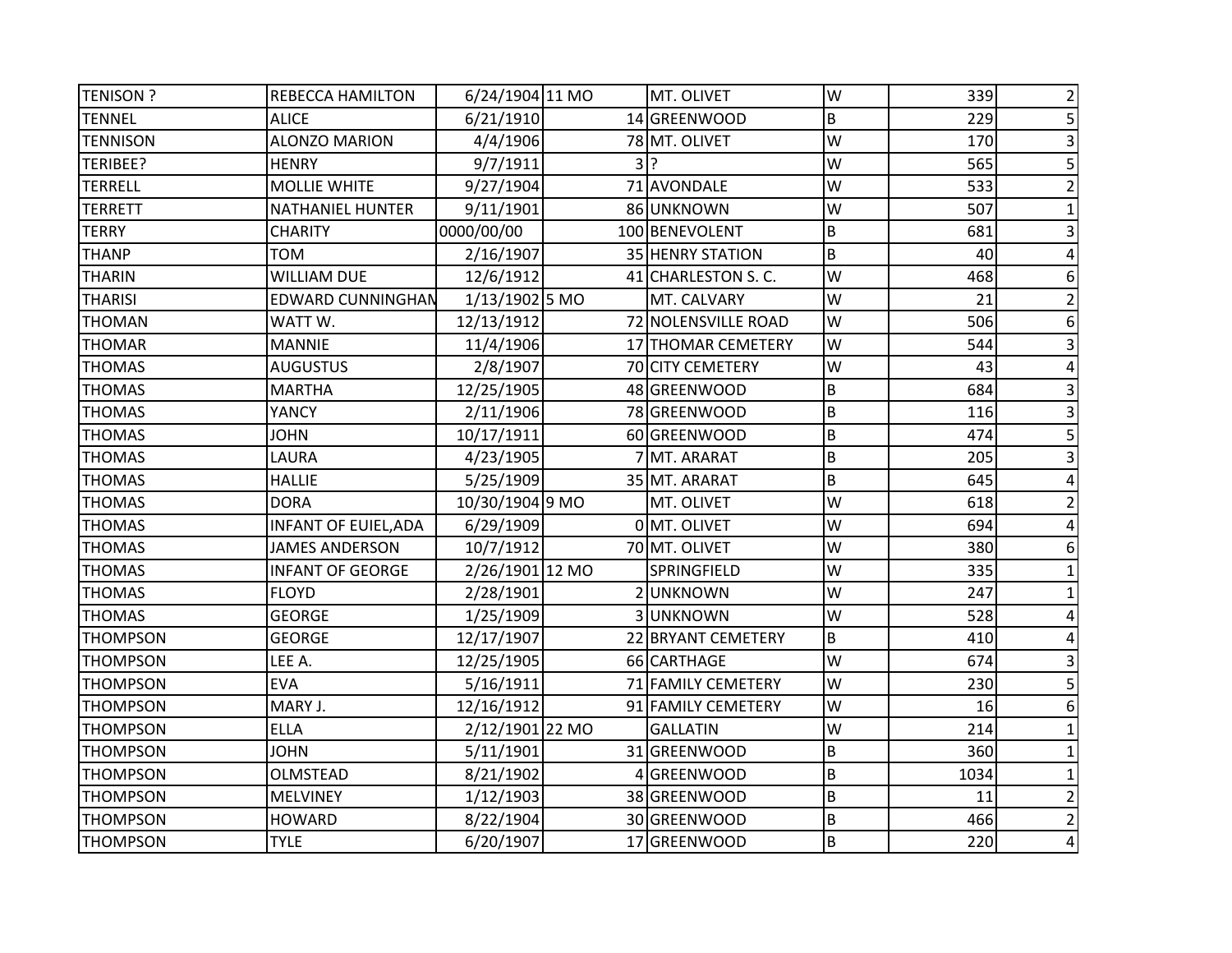| <b>THOMPSON</b> | <b>HARRY</b>             | 11/18/1907    |    | 30 GREENWOOD            | B       | 365  | 4 |
|-----------------|--------------------------|---------------|----|-------------------------|---------|------|---|
| <b>THOMPSON</b> | <b>HENRY</b>             | 3/1/1913      |    | 44 GREENWOOD            | B       | 121  |   |
| <b>THOMPSON</b> | WILLIAM L.               | 5/1/1901      |    | 71 HAMPTON              | W       | 355  |   |
| <b>THOMPSON</b> | WM.                      | 9/11/1907     |    | 23 HERMITAGE            | B       | 316  | 4 |
| <b>THOMPSON</b> | <b>THOMAS JEFFERSON</b>  | 10/14/1907    |    | 70 HOME PLACE           | W       | 338  |   |
| <b>THOMPSON</b> | <b>FANNIE</b>            | 1/2/1903      |    | 32 HYDES FERRY PIKE     | B       | 35   |   |
| <b>THOMPSON</b> | <b>FRANCIS EVALINA</b>   | 1/28/1902     |    | 1 MT. ARARAT            | B       | 717  | 1 |
| <b>THOMPSON</b> | <b>MATTIE LOU</b>        | 7/20/1905     |    | 18 MT. ARARAT           | B       | 406  | 3 |
| <b>THOMPSON</b> | <b>ROBERT</b>            | 10/7/1905     |    | 53 MT. ARARAT           | B       | 530  | 3 |
| <b>THOMPSON</b> | <b>JOE</b>               | 7/4/1909      |    | 50 MT. ARARAT           | B       | 690  |   |
| <b>THOMPSON</b> | <b>HENRY</b>             | 11/26/1909    |    | 66 MT. ARARAT           | $\sf B$ | 887  |   |
| <b>THOMPSON</b> | <b>ANDREW</b>            | 6/10/1912     |    | 13 MT. ARARAT           | B       | 224  | 6 |
| <b>THOMPSON</b> | <b>ELIZABETH</b>         | 11/15/1912    |    | 85 MT. ARARAT           | B       | 434  | 6 |
| <b>THOMPSON</b> | <b>FANNIE</b>            | 5/30/1901     |    | 18 MT. OLIVET           | W       | 359  |   |
| <b>THOMPSON</b> | <b>ESSIE</b>             | 7/22/1902     |    | 16 MT. OLIVET           | W       | 942  |   |
| <b>THOMPSON</b> | <b>LILLIE MAI</b>        | 2/20/1906     |    | 18 MT. OLIVET           | W       | 111  |   |
| <b>THOMPSON</b> | <b>CHARLES TRABUE</b>    | 5/25/1906     |    | 57 MT. OLIVET           | W       | 254  | 3 |
| <b>THOMPSON</b> | <b>ALTON F.</b>          | 5/22/1912     |    | 57 MT. OLIVET           | W       | 222  | 6 |
| <b>THOMPSON</b> | MARY E.                  | 12/24/1907    |    | 56 NOLENSVILLE          | W       | 415  |   |
| <b>THOMPSON</b> | <b>JULIA ELIZABETH</b>   | 9/12/1902     |    | 18 PEGRAMS STATION      | W       | 1054 |   |
| <b>THOMPSON</b> | <b>TOBE</b>              | 4/28/1901     |    | 35 PENNINGTONS BEND     | B       | 388  |   |
| <b>THOMPSON</b> | MRS. WILLIAM             | 4/7/1910      |    | 45 SPRINGHILL           | W       | 161  | 5 |
| <b>THOMPSON</b> | H. P.                    | 11/3/1912     |    | 60 SPRINGHILL           | W       | 19   | 6 |
| <b>THOMPSON</b> | <b>MELISSA ANN</b>       | 11/23/1905    |    | <b>3 STATE LAND</b>     | B       | 632  |   |
| <b>THOMPSON</b> | LENA                     | 0000/00/00    |    | 40 UNKNOWN              | W       | 134  | 5 |
| <b>THOMPSON</b> | <b>FANNIE</b>            | 5/31/1901     |    | 18 UNKNOWN              | W       | 424  |   |
| <b>THOMPSON</b> | JOSEPH A.                | 11/23/1912    |    | 36 WATERTOWN            | W       | 441  | 6 |
| <b>THOMPSON</b> | <b>ROBERT</b>            | 10/6/1900     |    | 37 WHITEMORE CEMETERY B |         |      |   |
| <b>THOMPSON</b> | <b>MALINDA</b>           | 1/12/1903     | 36 |                         | B       | 36   | 2 |
| <b>THOMPSON</b> | <b>LOUISE</b>            | 5/27/1903     | 30 |                         | B       | 224  |   |
| <b>THONI</b>    | <b>PETER</b>             | 4/10/1901     |    | 34 MT. OLIVET           | W       | 431  |   |
| <b>THONI</b>    | <b>CLARA</b>             | 7/22/1901     |    | 36 MT. OLIVET           | W       | 525  | 1 |
| <b>THONI</b>    | <b>ALBERT HARRINGTON</b> | 7/7/1910 3 MO |    | MT. OLIVET              | W       | 248  | 5 |
| <b>THORNTON</b> | <b>BELL</b>              | 5/24/1909     |    | 62 CEDAR GROVE          | B       | 643  | 4 |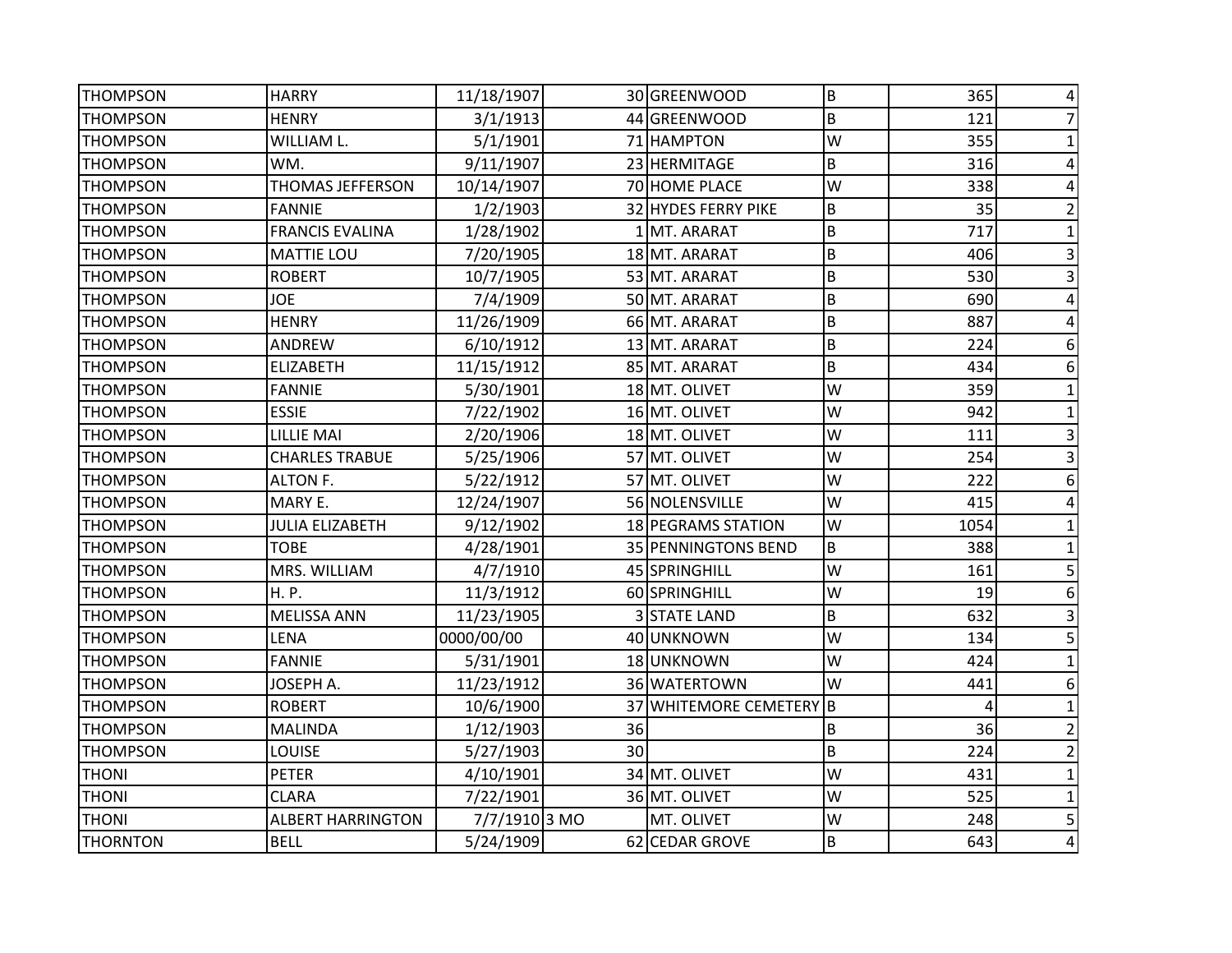| <b>THORNTON</b>   | MANERVA E.              | 8/21/1904       |    | 54 COUNTY             | lw      | 492  | 2                       |
|-------------------|-------------------------|-----------------|----|-----------------------|---------|------|-------------------------|
| <b>THORNTON</b>   | <b>GEORGE</b>           | 7/21/1904       |    | 50 GREENWOOD          | B       | 435  | 2                       |
| <b>THORNTON</b>   | <b>MURTLE LEE</b>       | 2/6/1901        |    | <b>3 HARDING PIKE</b> | $\sf B$ | 310  |                         |
| <b>THORNTON</b>   | <b>GEORGE S.</b>        | 2/23/1913       |    | 57 MT. OLIVET         | W       | 143  | 7                       |
| <b>THORNTON</b>   | E. H.                   | 2/24/1904       | 78 |                       | W       | 168  |                         |
| THORNTON?         | <b>STERLING</b>         | 1/19/1901       |    | 20 FAMILY             | W       | 204  |                         |
| <b>THORPE</b>     | <b>RUTH</b>             | 1913/03/??      |    | 60 MT. ARARAT         | B       | 130  | 7                       |
| <b>THRASHER</b>   | SARAH                   | 6/19/1906 18 MO |    | MT. OLIVET            | W       | 310  |                         |
| <b>THRASHER</b>   | AMANDA ELIZABETH        | 1/11/1901       |    | 67 ROANOKE VA         | W       | 153  |                         |
| <b>THUMOND</b>    | <b>CARTIN MARBLE</b>    | 6/7/1906        |    | 69 MT. OLIVET         | W       | 290  |                         |
| <b>THURMAN</b>    | MARY L.                 | 3/13/1909       |    | 50 LYNVILLE TN        | W       | 552  | 4                       |
| <b>TIDWELL</b>    | <b>ELIZABETH</b>        | 4/26/1904       |    | 67 BURNS STATION      | W       | 249  | $\overline{2}$          |
| <b>TIDWELL</b>    | <b>HARRY</b>            | 8/12/1909       |    | 75 BURNS STATION      | W       | 758  | 4                       |
| <b>TILFORD</b>    | <b>ROXIE</b>            | 3/31/1901       |    | 85 WILSON CO.         | W       | 300  |                         |
| <b>TILLMAN</b>    | INFANT OF A. D.         | 2/20/1906 1 MO  |    | <b>CROSS PALINS</b>   | W       | 110  |                         |
| <b>TIMBERLAKE</b> | SAMUL R.                | 11/28/1910      |    | 71 HERMITAGE          | W       | 468  | 5                       |
| TIMMOUS?          | <b>VERNON</b>           | 12/29/1910      |    | 15 FRANKLIN           | W       | 44   | 5                       |
| <b>TINNIN</b>     | <b>VIRGINIA</b>         | 11/3/1909 15 MO |    | <b>SPRINGHILL</b>     | W       | 854  | 4                       |
| <b>TIPPETT</b>    | <b>HATTIE BIRD</b>      | 4/4/1910        |    | 22 MOREHEAD KY        | W       | 142  | 5                       |
| <b>TIPTON</b>     | <b>GEORGE</b>           | 7/29/1905       |    | 23 ATUENS TN          | E       | 393  | 3                       |
| <b>TITTLEBAUM</b> | MRS. J.                 | 3/19/1904       | 78 |                       | W       | 205  | $\overline{2}$          |
| <b>TITUS</b>      | F. J. M.                | 4/23/1904       |    | 68 GREENVILLE         | W       | 277  | $\overline{2}$          |
| <b>TITUS</b>      | <b>MARTHA</b>           | 5/22/1904       |    | 65 GREENVILLE         | W       | 286  | $\overline{2}$          |
| <b>TODD</b>       | <b>BUFORD</b>           | 9/21/1911 10 MO |    | <b>MEADS CHAPEL</b>   | W       | 440  | 5                       |
| <b>TODD</b>       | JULIET H.               | 5/22/1910       |    | 69 MT. OLIVET         | W       | 192  | 5                       |
| <b>TODD</b>       | <b>JANIE POPE</b>       | 6/30/1911       |    | 77 MT. OLIVET         | W       | 346  | 5                       |
| <b>TODD</b>       | <b>DUDLEY EMMERSON</b>  | 5/18/1911 3 MO  |    | SPRINGHILL            | W       | 222  | 5                       |
| <b>TOLIVER</b>    | <b>MARY</b>             | 5/31/1904       |    | 19 GREENWOOD          | $\sf B$ | 298  | $\overline{2}$          |
| <b>TOLIVER</b>    | <b>ERNEST CLIFTON</b>   | 6/9/1913        |    | 30 MT. OLIVET         | W       | 258  |                         |
| <b>TOLIVER</b>    | <b>TONEY</b>            | 12/13/1902      |    | 35 UNKNOWN            | W       | 1181 |                         |
| <b>TOLLE</b>      | FRANK B.                | 1/24/1913 UNK   |    | JEFFERSONVILLE TN     | W       | 52   | 7                       |
| <b>TOLLY</b>      | LOU                     | 6/21/1905       |    | 34 MT. ARARAT         | $\sf B$ | 311  | 3                       |
| <b>TOLTSON</b>    | <b>ALBERT</b>           | 9/7/1906 2 MO   |    | <b>BRYANTS</b>        | B       | 474  | $\mathsf 3$             |
| <b>TOMLINSON</b>  | <b>THOMAS NATHANIEL</b> | 8/11/1904       | 8  |                       | lw      | 477  | $\overline{\mathbf{c}}$ |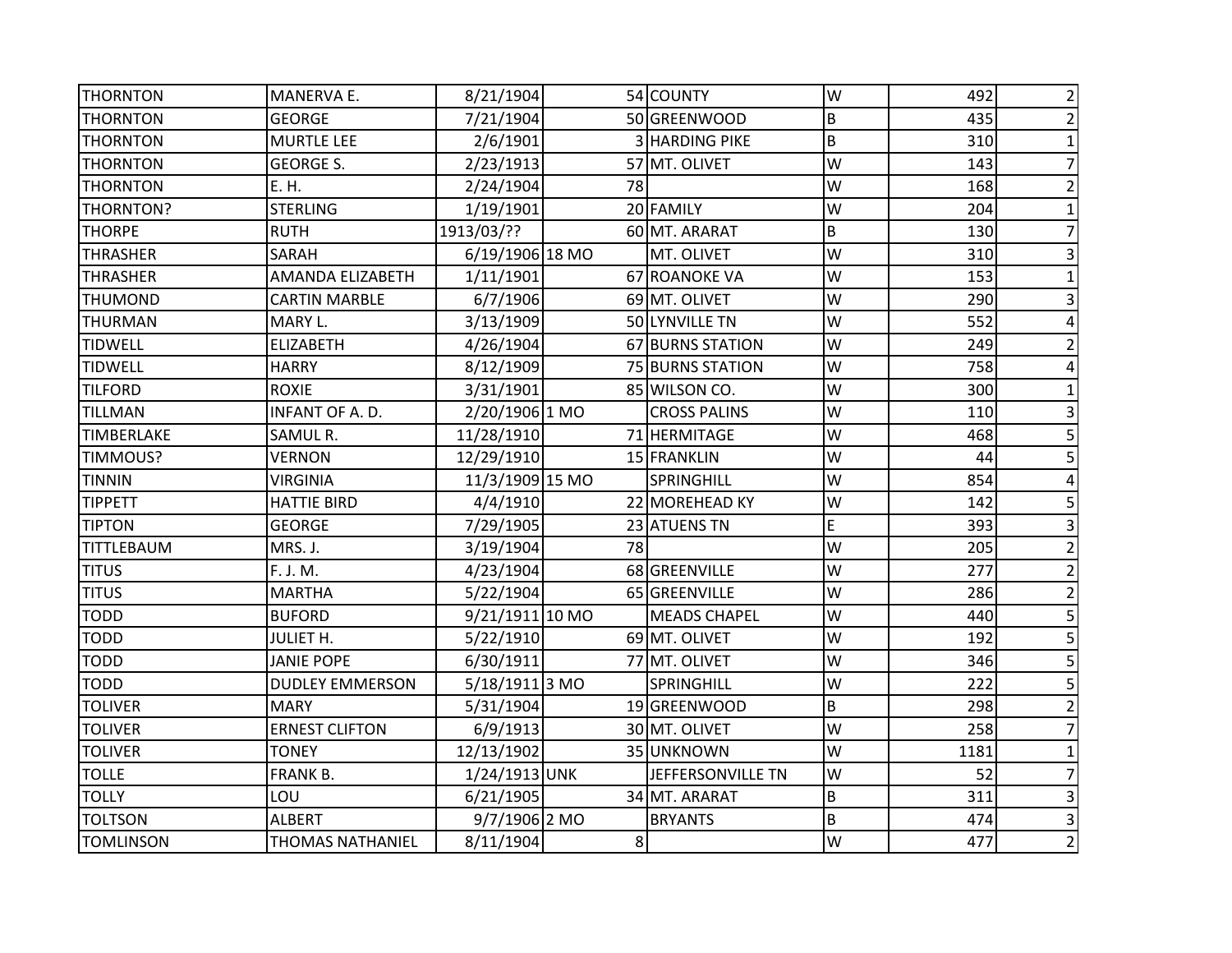| <b>TOMPKINS</b>    | <b>LUCY</b>             | 6/4/1905        | 26 MT. OLIVET            | W | 278 | $\overline{3}$           |
|--------------------|-------------------------|-----------------|--------------------------|---|-----|--------------------------|
| <b>TOOMBS</b>      | <b>SALLIE ANNE</b>      | 10/7/1913       | 57 MT. OLIVET            | W | 430 | $\overline{7}$           |
| <b>TOWLEN</b>      | <b>HARRY ANDREW</b>     | 7/19/1904       | 39 MT. OLIVET            | W | 420 | $\overline{2}$           |
| <b>TOWNES</b>      | ROBERT O.               | 6/24/1904       | 63 NEAR RESIDENCE        | W | 343 | $\overline{2}$           |
| <b>TOWNES</b>      | BEN C.                  | 10/12/1913      | 87 SPRINGHILL            | W | 437 |                          |
| <b>TOWNES</b>      | <b>WILLIAM LISLEY</b>   | 7/11/1902 17 MO | <b>UNKNOWN</b>           | W | 929 |                          |
| <b>TOWNS</b>       | <b>MICHAEL</b>          | 12/12/1903      | 54 FAMILY                | W | 68  | $\mathbf 2$              |
| <b>TOWNS</b>       | <b>FLETCHN</b>          | 10/14/1912      | 90 HAMILTON              | W | 404 | 6                        |
| <b>TOWNS</b>       | <b>MARY ANN</b>         | 7/11/1903       | <b>65 HOME PLACE</b>     | W | 289 | $\overline{2}$           |
| <b>TOWNS</b>       | LIZZIE                  | 1900/11/00      | 60 UNKNOWN               | W | 133 | $\mathbf{1}$             |
| <b>TOWNS</b>       | <b>EMMA</b>             | 10/6/1907       | 32 WILSON CEMETERY       | W | 380 | 4                        |
| <b>TRAIL</b>       | <b>MARY HATTON</b>      | 11/3/1910       | 3 WATERTOWN              | W | 422 | 5                        |
| <b>TRAUERNICHT</b> | <b>WILLIE</b>           | 7/10/1909       | 13 MT. OLIVET            | W | 686 | 4                        |
| <b>TRAUGHBER</b>   | <b>ELSIA LOU</b>        | 8/12/1904 17 MO | <b>BAXTER</b>            | W | 483 | $\overline{2}$           |
| <b>TRAVIS</b>      | <b>JAMES</b>            | 8/20/1905       | 59 MT. OLIVET            | W | 451 | 3                        |
| <b>TRAVIS</b>      | <b>ELMORE DONGLUN ?</b> | 4/22/1909       | 6 MT. OLIVET             | W | 612 | 4                        |
| <b>TRAVIS</b>      | <b>EVERETT T.</b>       | 7/30/1912       | 23 MT. OLIVET            | W | 298 | 6                        |
| <b>TRAVIS</b>      | RUBE L.                 | 3/23/1905       | 1 NEWSOM STATION         | W | 194 | 3                        |
| <b>TRAVIS</b>      | <b>ELIZEBETH</b>        | 5/27/1909       | 87 NOLENSVILLE ROAD      | W | 719 | 4                        |
| <b>TRAVIS</b>      | <b>SAPHRONIA JESSIE</b> | 5/1/1904        | 30 PASQUO TN             | W | 268 | $\overline{2}$           |
| <b>TRAVIS</b>      | <b>MORGAN</b>           | 11/9/1900 9 MO  | <b>SILVER SPRINGH TN</b> | W | 86  | 1                        |
| <b>TRAVIS</b>      | <b>CAROLINA E.</b>      | 6/30/1901       | 1 TUSCULUM CHURCH        | W | 493 |                          |
| <b>TRAVIS</b>      | <b>ARTHUR</b>           | 3/6/1902        | 5 TUSCULUM CHURCH        | W | 780 |                          |
| <b>TRAVIS</b>      | <b>INFANT OF</b>        | 6/30/1901 13 MO | <b>UNKNOWN</b>           | W | 427 |                          |
| <b>TRENARY</b>     | <b>WALTER</b>           | 1/24/1901       | 3 SPRINGHILL             | W | 186 |                          |
| <b>TREPPARD</b>    | FREDERICK A.            | 4/15/1913       | 89 MT. OLIVET            | W | 202 |                          |
| <b>TROPWELL</b>    | <b>NORA</b>             | 5/22/1912       | 15 MT. OLIVET            | W | 212 | 6                        |
| <b>TROTTER</b>     | <b>WALTER BRATTON</b>   | 8/16/1903       | 25 MORTON PLANTION       | W | 283 | $\overline{2}$           |
| <b>TROXEL</b>      | <b>ANNIE</b>            | 5/28/1910       | 48 SULLIVAN CEMETERY     | W | 206 | 5                        |
| <b>TRUETT</b>      | <b>ELIZABETH SIMUS</b>  | 7/20/1908       | 3 MT. OLIVET             | W | 296 | 4                        |
| <b>TUCKER</b>      | <b>FRANK</b>            | 4/7/1911        | 21 AT HOME               | W | 172 | 5                        |
| <b>TUCKER</b>      | <b>GALBANT</b>          | 1/22/1910       | 64 BUFFALO VALLEY        | W |     | 5                        |
| <b>TUCKER</b>      | <b>EWING</b>            | 2/7/1909 2 MO   | <b>CUSTLEMAN</b>         | W | 525 | 4                        |
| <b>TUCKER</b>      | <b>JULIA ANN</b>        | 1/18/1913       | 64 MT OLIVET             | W | 45  | $\overline{\mathcal{I}}$ |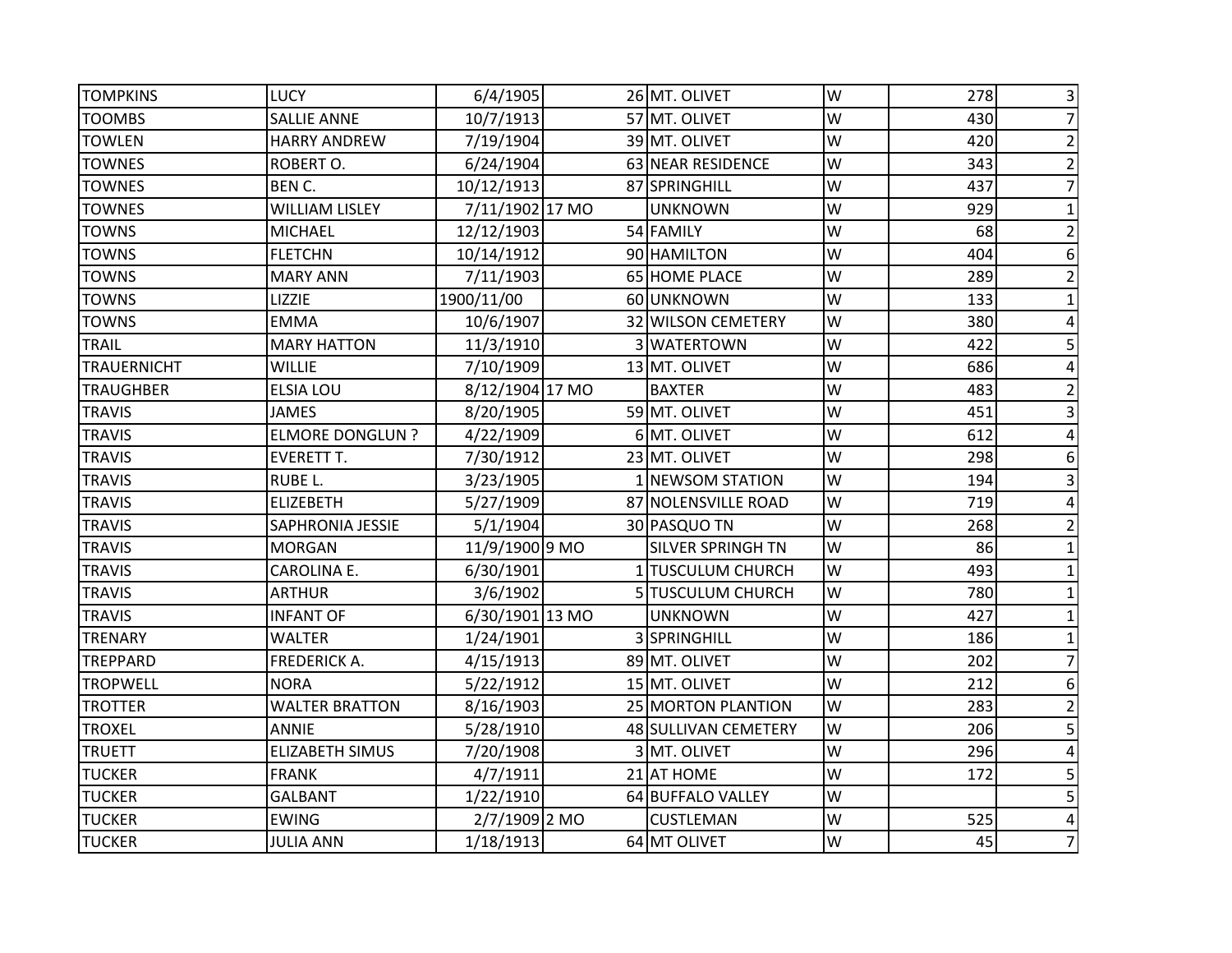| <b>TUCKER</b>    | <b>GEORGE WASHINGTON</b>    | 11/12/1912      |        | 61 MT. OLIVET         | W       | 430 | 6              |
|------------------|-----------------------------|-----------------|--------|-----------------------|---------|-----|----------------|
| <b>TUCKER</b>    | <b>ROSA LEE</b>             | 8/22/1908       |        | 18 STEWARTS FERRY     | W       | 357 |                |
| <b>TUCKER</b>    | <b>JANE</b>                 | 2/23/1904       |        | 82 TUSCULUNE          | W       | 145 | 2              |
| <b>TUCKER</b>    | <b>BETTIE</b>               | 2/3/1902        |        | 46 UNKNOWN            | W       | 720 |                |
| <b>TUGGLE</b>    | <b>B. G.</b>                | 7/30/1904       |        | 71 WATERTOWN          | W       | 447 |                |
| <b>TULLNS?</b>   | <b>HARRIETT</b>             | 5/7/1910        |        | 18 FAMILY GREAVE YARD | B       | 180 | 5              |
| <b>TULTON</b>    | <b>WILL</b>                 | 1/21/1910       |        | 38 MT. ARARAT         | W       | 42  | 5              |
| <b>TUNE</b>      | <b>TRAVIS HENRY</b>         | 4/30/1912       |        | 64 AT HOME            | W       | 194 | 6              |
| <b>TUNE</b>      | <b>INFANT OF SAM</b>        | 3/21/1906       |        | 0 MT. OLIVET          | W       | 135 |                |
| <b>TUNE</b>      | <b>LUCIEN</b>               | 11/1/1906       |        | 4 MT. OLIVET          | W       | 538 | 3              |
| <b>TUNE</b>      | <b>ELIZABETH GERTRUDE (</b> | 11/14/1911      |        | 20 MT. OLIVET         | W       | 559 | 5              |
| <b>TUNE</b>      | <b>ALMA BLANCHE</b>         | 6/20/1906 6 MO  |        | SHELBYVILLE           | W       | 308 | 3              |
| <b>TUNENLINE</b> | <b>ARCHELAUS DESKIN</b>     | 5/21/1908       |        | 77 MT. OLIVET         | W       | 203 |                |
| <b>TUNEY</b>     | JIM                         | 3/18/1905       |        | 69 FAYETTEVILLE       | W       | 139 |                |
| <b>TUNIURE</b>   | <b>THOMAS</b>               | 9/17/1907       |        | 83 MT. OLIVET         | W       | 321 |                |
| <b>TUNNELL</b>   | <b>ETHELYN</b>              | 7/9/1903        |        | 23 KNOXVILLE          | W       | 220 |                |
| <b>TUNNER</b>    | <b>INFANT OF WALLACE</b>    | 7/5/1906        |        | 0 GREENWOOD           | B       | 371 |                |
| <b>TURENTINE</b> | <b>HELLEN</b>               | 12/4/1901 15 MO |        | <b>OGLESBY</b>        | W       | 654 |                |
| <b>TURMAN</b>    | E. V.                       | 1/17/1912       |        | 76 ALLONS CREEN       | W       | 40  |                |
| <b>TURNBULL</b>  | <b>GEORGE HECTOR</b>        | 7/3/1913        |        | 49 MT. OLIVET         | W       | 317 |                |
| <b>TURNER</b>    | <b>NANCY</b>                | 8/21/1910       | $75$ ? |                       | W       | 342 | 5              |
| <b>TURNER</b>    | <b>ANNIE VAUGHN</b>         | 8/10/1907 5 DA  |        | <b>13 TH DISTRICT</b> | B       | 260 | 4              |
| <b>TURNER</b>    | SARAH D.                    | 5/27/1911       |        | 69 CARTHAGE           | W       | 255 | 5              |
| <b>TURNER</b>    | <b>LELA</b>                 | 3/26/1903 16 MO |        | <b>GREENWOOD</b>      | B       | 156 | $\overline{2}$ |
| <b>TURNER</b>    | <b>WILLERED HOHNES</b>      | 4/8/1903        |        | 8 GREENWOOD           | B       | 155 |                |
| <b>TURNER</b>    | <b>LELA MAY</b>             | 4/25/1903       |        | 17 GREENWOOD          | $\sf B$ | 247 |                |
| <b>TURNER</b>    | <b>MARY</b>                 | 5/6/1903        |        | 33 GREENWOOD          | B       | 248 | 2              |
| <b>TURNER</b>    | <b>JENNIE ESTHER</b>        | 8/16/1903       |        | 4 GREENWOOD           | B       | 351 | 2              |
| <b>TURNER</b>    | <b>NANCY</b>                | $6/3/1905$ ?    |        | <b>GREENWOOD</b>      | B       | 267 |                |
| <b>TURNER</b>    | <b>WINNIE</b>               | 8/11/1905       |        | 36 GREENWOOD          | B       | 422 | 3              |
| <b>TURNER</b>    | GEO.                        | 1/22/1911       |        | 63 HYDES FERRY        | $\sf B$ | 59  | 5              |
| <b>TURNER</b>    | <b>MARION H.</b>            | 12/21/1913      |        | 66 LYNWOOD            | W       | 526 | 7              |
| <b>TURNER</b>    | <b>BRIDGET</b>              | 3/6/1906        |        | 77 MUD FARM           | B       | 120 | 3              |
| <b>TURNER</b>    | CASANDRA H.                 | 10/26/1905      |        | 5 SPRINGHILL          | W       | 566 | 3              |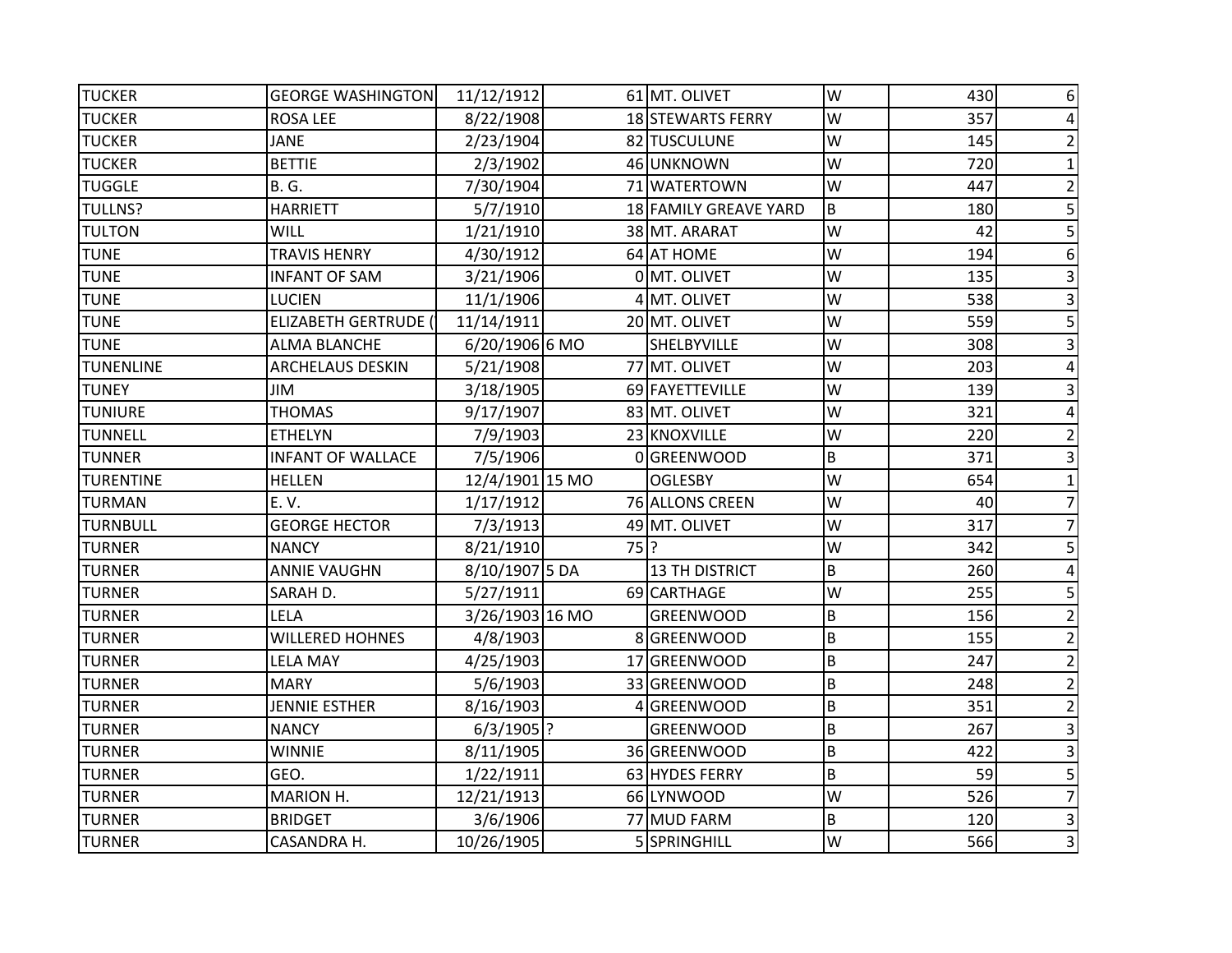| <b>TURNER</b>     | <b>ESTIN</b>            | 8/6/1909        |        | 11 SPRINGHILL         | W | 756 |   |
|-------------------|-------------------------|-----------------|--------|-----------------------|---|-----|---|
| <b>TURNER</b>     | <b>MARTHA</b>           | 3/13/1911       |        | 86 SPRINGHILL         | W | 126 |   |
| <b>TURNEY JR.</b> | <b>PETER</b>            | 6/20/1902       |        | 1UNKNOWN              | W | 915 |   |
| <b>TURNTINE</b>   | SAMMIE L.               | 10/21/1903      |        | 4 GREENWOOD           | B | 465 |   |
| <b>TURRENTINE</b> | SALLIE                  | 7/29/1903       |        | 82 EDMONDSON PK       | W | 282 |   |
| <b>TURY</b>       | JEANNETTA W.            | 12/4/1909       |        | 2 MT. ARARAT          | B | 889 |   |
| <b>TYLOR</b>      | <b>THOMAS MONROE</b>    | 9/10/1912       |        | $19$ FLY TN           | W | 356 | 6 |
| <b>ULRICH</b>     | <b>ROBERT SUIRLEY</b>   | 5/14/1909 15 MO |        | SPRINGHILL            | W | 637 |   |
| <b>ULRICH SR.</b> | <b>FRANK</b>            | 6/15/1910       |        | 84 SPRINGHILL         | W | 218 |   |
| <b>UNDERHILL</b>  | W.F.                    | 8/30/1904       |        | 27 GALLATIN           | W | 495 |   |
| <b>UNDERWOOD</b>  | <b>THOMAS JEFFERSON</b> | 1/2/1906        | $63$ ? |                       | W | 11  |   |
| <b>UNDERWOOD</b>  | <b>SILLAM</b>           | 5/14/1912       |        | 70 DENIS GRAVE YARD   | W | 190 | 6 |
| <b>UNDERWOOD</b>  | <b>GULLIAN?</b>         | 5/14/1912       |        | 75 HICKS GRAVE YARD   | W | 201 | 6 |
| UNDERWOOD         | ELIZAH                  | 7/17/1904       |        | 15 MT. OLIVET         | W | 406 |   |
| <b>UNDERWOOD</b>  | LEMMIE                  | 2/15/1906       |        | 18 SPRINGHILL         | W | 100 |   |
| <b>UNDERWOOD</b>  | WALTER                  | 7/26/1909 10 MO |        | <b>VAUGHN'S PLACE</b> | B | 735 |   |
| <b>UNGERMAN</b>   | <b>FRED</b>             | 1882/02/25      |        | 57 BIRMINGHAM ALA     | W | 204 |   |
| <b>UPHOM</b>      | <b>LUCILE</b>           | 5/19/1911       |        | 2 MT. OLIVET          | W | 218 | 5 |
| <b>UTLEY</b>      | <b>JOHN</b>             | 2/13/1903       |        | 64 SPRINGHILL         | W | 52  |   |
| <b>UTRICH</b>     | <b>ANNIE</b>            | 2/21/1905       |        | 77 SPRINGHILL         | W | 97  |   |
| <b>VAILE</b>      | SARAH                   | 11/29/1906      |        | 66 UNA TN             | W | 561 |   |
| <b>VALENTINE</b>  | <b>MARY</b>             | 11/24/1900      |        | 55 GREENWOOD          | B | 125 |   |
| <b>VAN DOLEN</b>  | LEWIS                   | 5/3/1905        |        | 41 UNDERWOOD          | W | 223 |   |
| <b>VANFELT</b>    | JNO. W.                 | 1/24/1910       |        | 75 HERMITAGE          | W | 55  | 5 |
| <b>VANLAYERR</b>  | <b>FLORENCE</b>         | 5/25/1904       | 25     |                       | B | 315 |   |
| VANLEER           | <b>KATHERINE</b>        | 11/12/1910      |        | 3 MULLS CEMETERY      | B | 445 |   |
| <b>VANLX</b>      | <b>ANNIE MAY</b>        | 12/19/1913      |        | 9 HILLSBORO PIKE      | B | 530 |   |
| <b>VANTREES</b>   | <b>NICHOLAS</b>         | 2/26/1906       |        | 70 WATERTOWN          | W | 92  |   |
| <b>VANZANT</b>    | <b>BENJAMAN</b>         | 2/13/1904       |        | 83 POTTERSFIELD       | B | 116 |   |
| <b>VARNSING</b>   | <b>ERNEST</b>           | 10/14/1905      |        | 21 GRANNY WHITE PIKE  | B | 563 |   |
| <b>VAUGHAN</b>    | <b>JENNIE</b>           | 8/14/1906       |        | 32 NORTHERN           | W | 444 |   |
| <b>VAUGHAN</b>    | J.F.                    | 4/7/1909        |        | 79 SOLDIER'S HOME     | W | 616 |   |
| <b>VAUGHN</b>     | <b>ADA MAE</b>          | 1/26/1913 2 MO  |        | <b>BRIARVILLE</b>     | B | 54  |   |
| <b>VAUGHN</b>     | SALLIE                  | 12/29/1905      |        | 5 FAMILY GRAVE YARD   | W | 26  | 3 |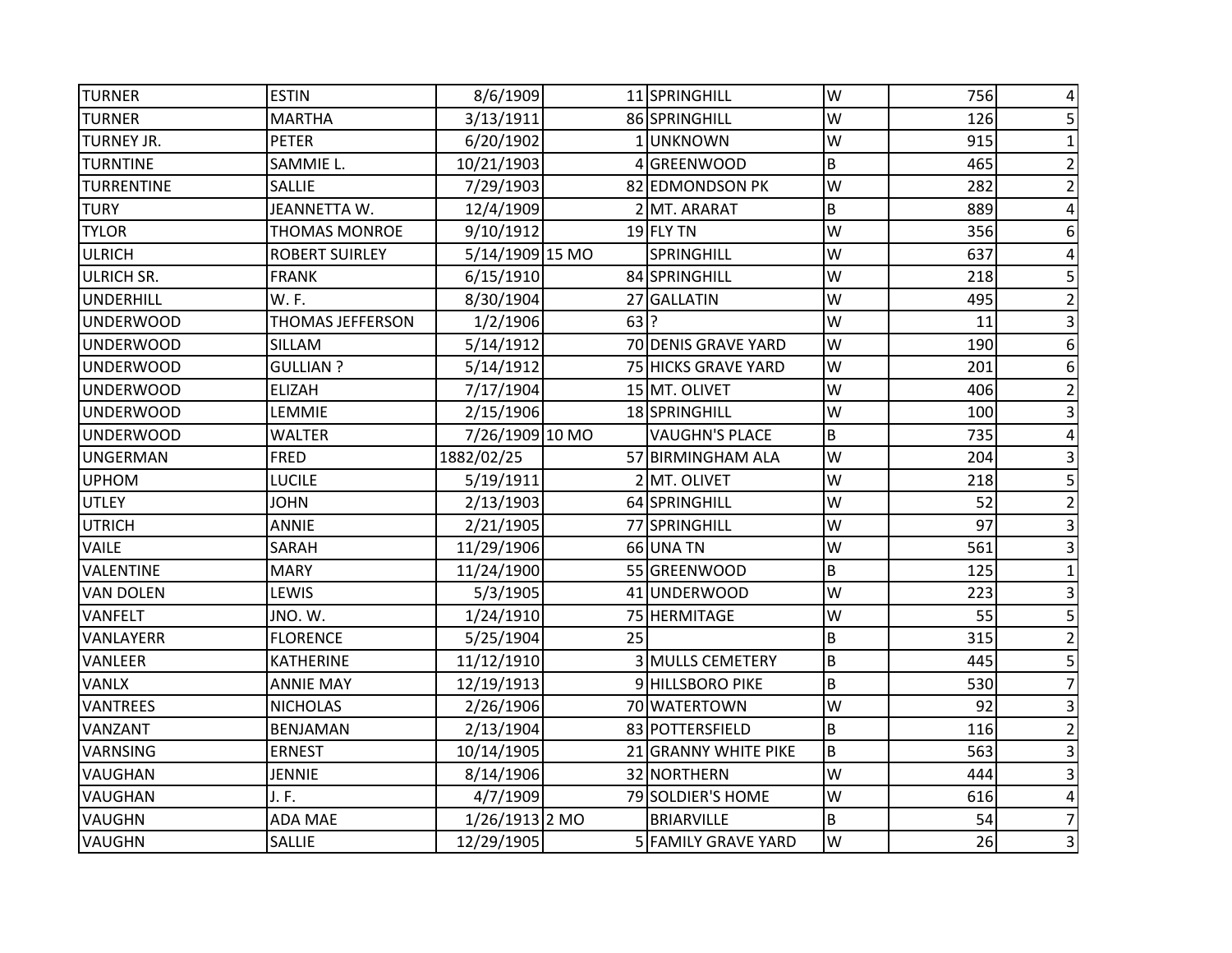| <b>VAUGHN</b>    | <b>MARY ELIZABETH</b>   | 12/8/1908       |       | 24 FRANKLIN           | W              |     |                |
|------------------|-------------------------|-----------------|-------|-----------------------|----------------|-----|----------------|
| <b>VAUGHN</b>    | <b>EMMA</b>             | 2/27/1906       |       | 28 GREENWOOD          | B              | 109 |                |
| <b>VAUGHN</b>    | JOHN T.                 | 1/30/1913       |       | 72 MARTHA TN          | W              | 64  |                |
| <b>VAUGHN</b>    | <b>EPHRAM</b>           | 1/14/1903       |       | 55 MT. ARARAT         | B              | 16  |                |
| <b>VAUGHN</b>    | <b>HARRY MILTON</b>     | 2/25/1905       |       | 33 MT. ARARAT         | $\overline{B}$ | 95  |                |
| <b>VAUGHN</b>    | <b>ALBERT LITTERER</b>  | 7/12/1902 15 MO |       | MT. OLIVET            | W              | 947 |                |
| <b>VAUGHN</b>    | <b>UNA CHRISTINE</b>    | 5/9/1904        |       | 12 MT. OLIVET         | W              | 278 | 2              |
| <b>VAUGHN</b>    | <b>HIRAM</b>            | 8/29/1905       |       | 78 MT. OLIVET         | W              | 455 |                |
| <b>VAUGHN</b>    | <b>GEO. EMMIT</b>       | 3/31/1911       |       | 70 MT. OLIVET         | W              | 158 | 5              |
| <b>VAUGHN</b>    | WILLIAM J.              | 12/19/1911      |       | 33 MT. OLIVET         | W              | 29  | 6              |
| <b>VAUGHN</b>    | CHARLIE A.              | 3/2/1912        |       | 22 MT. OLIVET         | W              | 119 | 6              |
| VAUGHN           | W.L.                    | 7/4/1913        |       | 80 MT. VIEW TN        | W              | 315 | 7              |
| <b>VAUGHN</b>    | <b>GEORGE W.</b>        | 9/3/1906        |       | 79 SOLDIER'S HOME     | W              | 456 |                |
| <b>VAUGHN</b>    | <b>ANDREW</b>           | 12/15/1901      |       | 42 SPRINGHILL         | B              | 694 |                |
| <b>VAUGHN</b>    | <b>MARY ELIZABETH</b>   | 8/3/1906        |       | 63 SPRINGHILL         | W              | 410 |                |
| <b>VAUGHN</b>    | <b>JOHN TULON</b>       | 1/10/1908       |       | 66 SPRINGHILL         | B              | 9   |                |
| <b>VAUGHN</b>    | <b>MILDRED LUCILE</b>   | 1/5/1908 5 MO   |       | <b>SPRINGHILL</b>     | W              | 483 |                |
| <b>VAUGHN</b>    | <b>NED</b>              | 3/12/1901       |       | 97 UNKNOWN            | B              | 262 |                |
| <b>VAUGHN</b>    | JNO.                    | 9/28/1901       |       | 77 UNKNOWN            | W              | 563 |                |
| <b>VAUGHN</b>    | GEO. WM.                | 5/18/1903 2 MO  |       | <b>UNKNOWN</b>        | W              | 142 |                |
| VAUGHN           | <b>MATTIE T.</b>        | 3/22/1910       |       | 14 UNKNOWN            | B              | 133 | 5              |
| VAUGHN           | <b>MARTHA</b>           | 12/17/1902      |       | 35 VAUGHN'S GAP       | B              | 686 | 3              |
| <b>VAUGHT</b>    | LUCY R.                 | 12/23/1912      |       | 81 RUSSELLVILLE KY    | W              | 498 | 6              |
| <b>VAUGHTER</b>  | <b>WILLIE</b>           | 8/6/1905        |       | 0 GREENWOOD           | B              | 433 | 3              |
| <b>VAULE</b>     | J. L.                   | 4/4/1910 ?      |       |                       | B              | 136 | 5              |
| VAULX            | <b>ELIZABETH</b>        | 7/9/1912        |       | 33 GREENWOOD          | $\sf B$        | 270 | 6              |
| <b>VECCHIONE</b> | LEE MICHOLAS            | 0000/00/00      | 14 MO | <b>GOODLETTSVILLE</b> | W              | 350 | 5              |
| <b>VESTAL</b>    | <b>JOHANNA</b>          | 4/12/1911       |       | 71 CARTERS CREEK      | W              | 181 | 5              |
| <b>VESTAL</b>    | <b>MARY</b>             | 12/24/1901      |       | 35 COLUMBIA           | W              | 659 |                |
| <b>VESTER</b>    | <b>EUGENE</b>           | 12/21/1901      |       | 8 FAMILY              | W              | 679 |                |
| <b>VESTER</b>    | <b>HENRY</b>            | 1/22/1912       |       | 18 MT. ARARAT         | B              | 450 | 6              |
| <b>VESTER</b>    | <b>HATTIE ELIZABETH</b> | 10/10/1905      |       | 66 MT. OLIVET         | W              | 535 | 3              |
| <b>VESTER</b>    | <b>WILLIE</b>           | 3/22/1904       |       | 20 SPRINGHILL         | W              | 175 | $\overline{2}$ |
| <b>VESTER</b>    | <b>INFANT OF</b>        | 4/9/1902 3 WK   |       | <b>UNKNOWN</b>        | W              | 794 | $\mathbf 1$    |